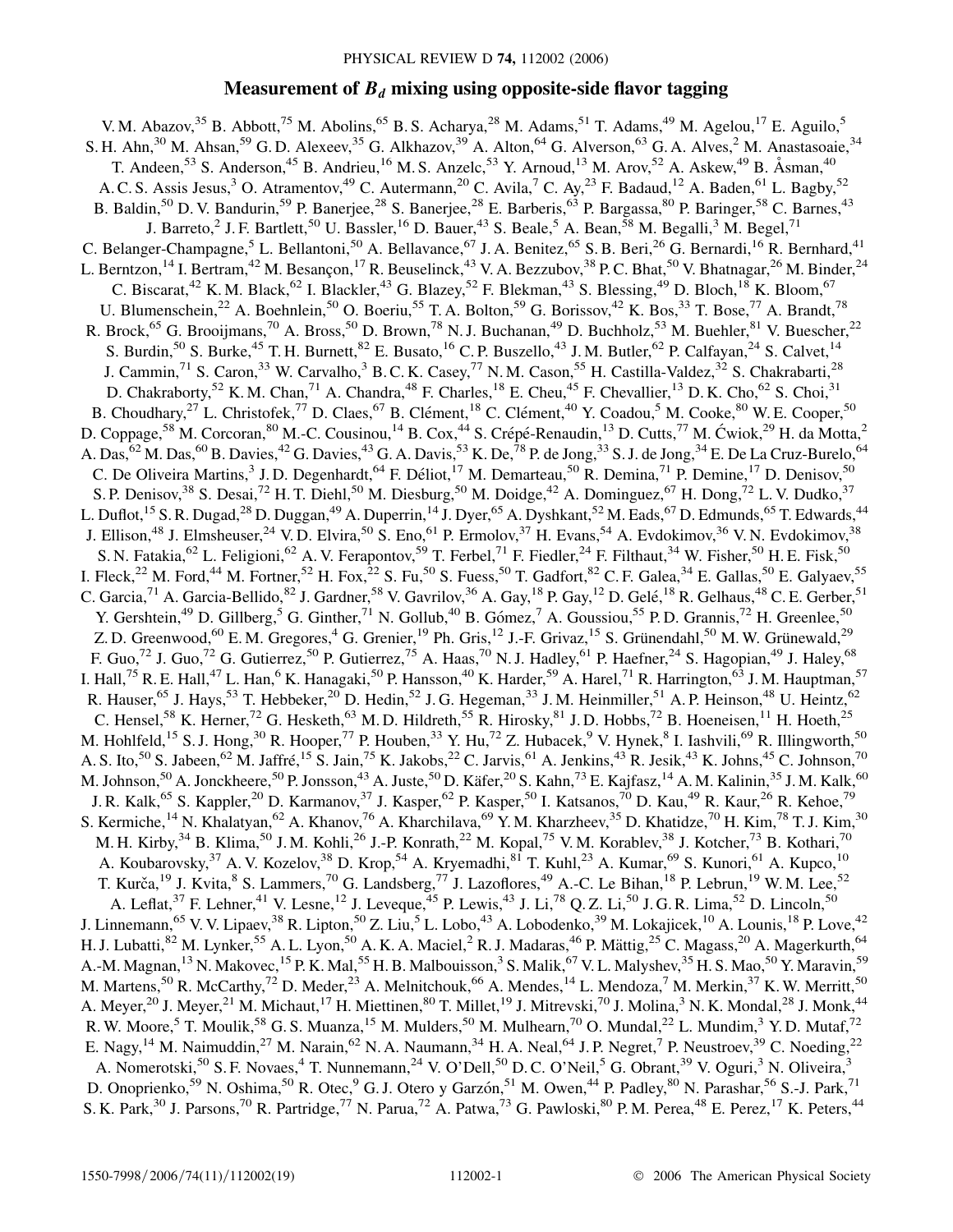P. Pétroff,<sup>15</sup> M. Petteni,<sup>43</sup> R. Piegaia,<sup>1</sup> J. Piper,<sup>65</sup> M.-A. Pleier,<sup>21</sup> P.L.M. Podesta-Lerma,<sup>32</sup> V.M. Podstavkov,<sup>50</sup> Y. Pogorelov,<sup>55</sup> M.-E. Pol,<sup>2</sup> A. Pompoš,<sup>75</sup> B.G. Pope,<sup>65</sup> A.V. Popov,<sup>38</sup> C. Potter,<sup>5</sup> W.L. Prado da Silva,<sup>3</sup> H.B. Prosper,<sup>49</sup> S. Protopopescu,<sup>73</sup> J. Qian,<sup>64</sup> A. Quadt,<sup>21</sup> B. Quinn,<sup>66</sup> M. S. Rangel,<sup>2</sup> K. J. Rani,<sup>28</sup> K. Ranjan,<sup>27</sup> P. N. Ratoff,<sup>42</sup> P. Renkel,<sup>79</sup> S. Reucroft,<sup>63</sup> M. Rijssenbeek,<sup>72</sup> I. Ripp-Baudot,<sup>18</sup> F. Rizatdinova,<sup>76</sup> S. Robinson,<sup>43</sup> R. F. Rodrigues,<sup>3</sup> C. Royon,<sup>17</sup> P. Rubinov,<sup>50</sup> R. Ruchti,<sup>55</sup> V. I. Rud,<sup>37</sup> G. Sajot,<sup>13</sup> A. Sánchez-Hernández,<sup>32</sup> M. P. Sanders,<sup>61</sup> A. Santoro,<sup>3</sup> G. Savage,<sup>50</sup> L. Sawyer,<sup>60</sup> T. Scanlon,<sup>43</sup> D. Schaile,<sup>24</sup> R. D. Schamberger,<sup>72</sup> Y. Scheglov,<sup>39</sup> H. Schellman,<sup>53</sup> P. Schieferdecker,<sup>24</sup> C. Schmitt,<sup>25</sup> C. Schwanenberger,<sup>44</sup> A. Schwartzman,<sup>68</sup> R. Schwienhorst,<sup>65</sup> J. Sekaric,<sup>49</sup> S. Sengupta,<sup>49</sup> H. Severini,<sup>75</sup> E. Shabalina,<sup>51</sup> M. Shamim,<sup>59</sup> V. Shary,<sup>17</sup> A. A. Shchukin,<sup>38</sup> W. D. Shephard,<sup>55</sup> R. K. Shivpuri,<sup>27</sup> D. Shpakov,<sup>50</sup> V. Siccardi,<sup>18</sup> R. A. Sidwell,<sup>59</sup> V. Simak,<sup>9</sup> V. Sirotenko,<sup>50</sup> P. Skubic,<sup>75</sup> P. Slattery,<sup>71</sup> R. P. Smith,<sup>50</sup> G. R. Snow,<sup>67</sup> J. Snow,<sup>74</sup> S. Snyder,<sup>73</sup> S. Söldner-Rembold,<sup>44</sup> X. Song,<sup>52</sup> L. Sonnenschein,<sup>16</sup> A. Sopczak,<sup>42</sup> M. Sosebee,<sup>78</sup> K. Soustruznik,<sup>8</sup> M. Souza,<sup>2</sup> B. Spurlock,<sup>78</sup> J. Stark,<sup>13</sup> J. Steele,<sup>60</sup> V. Stolin,<sup>36</sup> A. Stone,<sup>51</sup> D. A. Stoyanova,<sup>38</sup> J. Strandberg,<sup>64</sup> S. Strandberg,<sup>40</sup> M. A. Strang,<sup>69</sup> M. Strauss,<sup>75</sup> R. Ströhmer,<sup>24</sup> D. Strom,<sup>53</sup> M. Strovink,<sup>46</sup> L. Stutte,<sup>50</sup> S. Sumowidagdo,<sup>49</sup> P. Svoisky,<sup>55</sup> A. Sznajder,<sup>3</sup> M. Talby,<sup>14</sup> P. Tamburello,<sup>45</sup> W. Taylor,<sup>5</sup> P. Telford,<sup>44</sup> J. Temple,<sup>45</sup> B. Tiller,<sup>24</sup> M. Titov,<sup>22</sup> V. V. Tokmenin,<sup>35</sup> M. Tomoto,<sup>50</sup> T. Toole,<sup>61</sup> I. Torchiani,<sup>22</sup> S. Towers,<sup>42</sup> T. Trefzger,<sup>23</sup> S. Trincaz-Duvoid,<sup>16</sup> D. Tsybychev,<sup>72</sup> B. Tuchming,<sup>17</sup> C. Tully,<sup>68</sup> A. S. Turcot,<sup>44</sup> P. M. Tuts,<sup>70</sup> R. Unalan,<sup>65</sup> L. Uvarov,<sup>39</sup> S. Uvarov,<sup>39</sup> S. Uzunyan,<sup>52</sup> B. Vachon,<sup>5</sup> P. J. van den Berg,<sup>33</sup> R. Van Kooten,<sup>54</sup> W. M. van Leeuwen,<sup>33</sup> N. Varelas,<sup>51</sup> E. W. Varnes,<sup>45</sup> A. Vartapetian,<sup>78</sup> I. A. Vasilyev,<sup>38</sup> M. Vaupel,<sup>25</sup> P. Verdier,<sup>19</sup> L. S. Vertogradov,<sup>35</sup> M. Verzocchi,<sup>50</sup> F. Villeneuve-Seguier,<sup>43</sup> P. Vint,<sup>43</sup> J.-R. Vlimant,<sup>16</sup> E. Von Toerne,<sup>59</sup> M. Voutilainen,<sup>67</sup> M. Vreeswijk,<sup>33</sup> H.D. Wahl,<sup>49</sup> L. Wang,<sup>61</sup> M. H. L. S Wang, <sup>50</sup> J. Warchol, <sup>55</sup> G. Watts, <sup>82</sup> M. Wayne, <sup>55</sup> G. Weber, <sup>23</sup> M. Weber, <sup>50</sup> H. Weerts, <sup>65</sup> N. Wermes, <sup>21</sup> M. Wetstein,<sup>61</sup> A. White,<sup>78</sup> D. Wicke,<sup>25</sup> G. W. Wilson,<sup>58</sup> S. J. Wimpenny,<sup>48</sup> M. Wobisch,<sup>50</sup> J. Womersley,<sup>50</sup> D. R. Wood,<sup>63</sup> T. R. Wyatt,<sup>44</sup> Y. Xie,<sup>77</sup> N. Xuan,<sup>55</sup> S. Yacoob,<sup>53</sup> R. Yamada,<sup>50</sup> M. Yan,<sup>61</sup> T. Yasuda,<sup>50</sup> Y. A. Yatsunenko,<sup>35</sup> K. Yip,<sup>73</sup> H. D. Yoo,<sup>77</sup> S. W. Youn,<sup>53</sup> C. Yu,<sup>13</sup> J. Yu,<sup>78</sup> A. Yurkewicz,<sup>72</sup> A. Zatserklyaniy,<sup>52</sup> C. Zeitnitz,<sup>25</sup> D. Zhang,<sup>50</sup> T. Zhao,<sup>82</sup> B. Zhou,<sup>64</sup> J. Zhu,<sup>72</sup> M. Zielinski,<sup>71</sup> D. Zieminska,<sup>54</sup> A. Zieminski,<sup>54</sup> V. Zutshi,<sup>52</sup> and E. G. Zverev<sup>37</sup>

(D0 Collaboration)

1 *Universidad de Buenos Aires, Buenos Aires, Argentina* <sup>2</sup>

*LAFEX, Centro Brasileiro de Pesquisas Fı´sicas, Rio de Janeiro, Brazil* <sup>3</sup>

*Universidade do Estado do Rio de Janeiro, Rio de Janeiro, Brazil* <sup>4</sup>

<sup>4</sup>Instituto de Física Teórica, Universidade Estadual Paulista, São Paulo, Brazil

*University of Alberta, Edmonton, Alberta, Canada;*

*Simon Fraser University, Burnaby, British Columbia, Canada;*

*York University, Toronto, Ontario, Canada;*

*and McGill University, Montreal, Quebec, Canada* <sup>6</sup>

*University of Science and Technology of China, Hefei, People's Republic of China* <sup>7</sup>

*Universidad de los Andes, Bogota´, Colombia* <sup>8</sup>

<sup>8</sup> Center for Particle Physics, Charles University, Prague, Czech Republic <sup>9</sup> Czech Technical University, Prague, Czech Republic

<sup>10</sup>Center for Particle Physics, Institute of Physics, Academy of Sciences of the Czech Republic, Prague, Czech Republic<br><sup>11</sup>Universidad San Francisco de Quito, Quito, Ecuador<br><sup>12</sup>Laboratoire de Physique Corpusculaire, IN

and Université de Haute Alsace, Mulhouse, France<br><sup>19</sup>Institut de Physique Nucléaire de Lyon, IN2P3-CNRS, Université Claude Bernard, Villeurbanne, France<br><sup>20</sup>III. Physikalisches Institut A, RWTH Aachen, Aachen, Germany<br><sup>21</sup>

<sup>22</sup>Physikalisches Institut, Universität Freiburg, Freiburg, Germany<br><sup>23</sup>Institut für Physik, Universität Mainz, Mainz, Germany<br><sup>24</sup>Ludwig-Maximilians-Universität München, München, Germany<br><sup>25</sup>Fachbereich Physik, Universi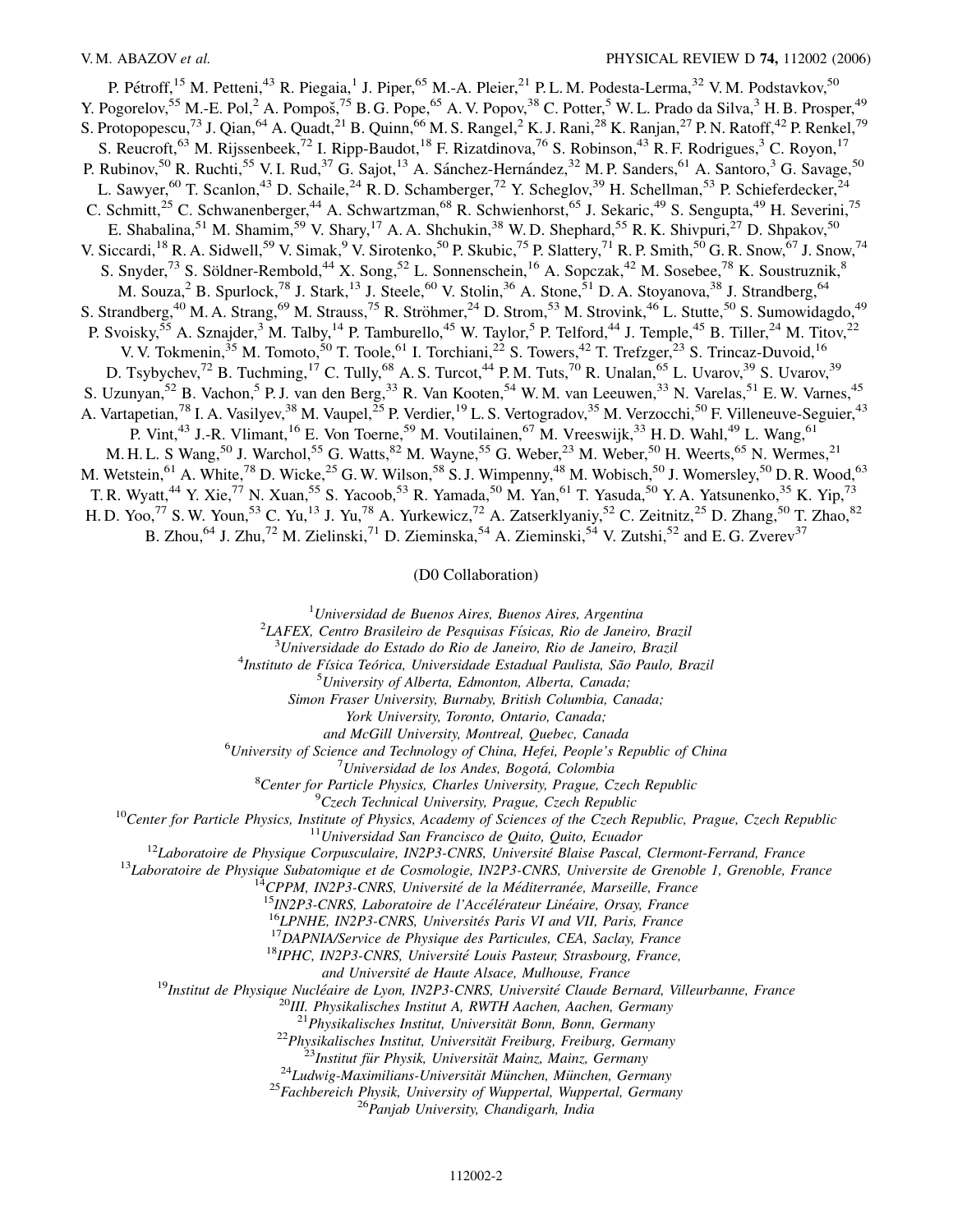<sup>27</sup>Delhi University, Delhi, India<br><sup>28</sup>Tata Institute of Fundamental Research, Mumbai, India<br><sup>29</sup>University College Dublin, Dublin, Ireland<br><sup>30</sup>Korea Detector Laboratory, Korea University, Seoul, Korea<br><sup>31</sup>SungKyunKwan Un *and University of Amsterdam/NIKHEF, Amsterdam, The Netherlands* <sup>35</sup> Joint Institute for Nuclear Research, Dubna, Russia<br><sup>36</sup> Institute for Theoretical and Experimental Physics, Moscow, Russia<br><sup>37</sup> Moscow State University, Moscow, Russia<br><sup>38</sup> Institute for High Energy Physics, Protvin *Stockholm University, Stockholm, Sweden;* <sup>41</sup>Physik Institut der Universität Zürich, Zürich, Switzerland<br><sup>42</sup>Lancaster University, Lancaster, United Kingdom<br><sup>43</sup>Imperial College, London, United Kingdom <sup>43</sup>*Imperial College, London, United Kingdom* <sup>44</sup>*University of Manchester, Manchester, United Kingdom* <sup>45</sup>*University of Arizona, Tucson, Arizona 85721, USA* <sup>46</sup>*Lawrence Berkeley National Laboratory, Berkeley, California 94720, USA, and University of California, Berkeley, California 94720, USA* <sup>47</sup>*California State University, Fresno, California 93740, USA* <sup>48</sup>*University of California, Riverside, California 92521, USA* <sup>50</sup>Fermi National Accelerator Laboratory, Batavia, Illinois 60510, USA <sup>51</sup>*University of Illinois at Chicago, Chicago, Illinois 60607, USA* <sup>52</sup>*Northern Illinois University, DeKalb, Illinois 60115, USA* <sup>53</sup>*Northwestern University, Evanston, Illinois 60208, USA* <sup>55</sup>*University of Notre Dame, Notre Dame, Indiana 46556, USA* <sup>56</sup>*Purdue University Calumet, Hammond, Indiana 46323, USA* <sup>57</sup> Iowa State University, Ames, Iowa 50011, USA<br><sup>58</sup> University of Kansas, Lawrence, Kansas 66045, USA<br><sup>59</sup> Kansas State University, Manhattan, Kansas 66506, USA<br><sup>60</sup> Louisiana Tech University, Ruston, Louisiana 71272, <sup>64</sup>*University of Michigan, Ann Arbor, Michigan 48109, USA* <sup>65</sup>*Michigan State University, East Lansing, Michigan 48824, USA* <sup>66</sup>*University of Mississippi, University, Mississippi 38677, USA* <sup>68</sup>Princeton University, Princeton, New Jersey 08544, USA<br><sup>69</sup>State University of New York, Buffalo, New York 14260, USA<br><sup>70</sup>Columbia University, New York, New York 10027, USA <sup>70</sup>*Columbia University, New York, New York 10027, USA* <sup>71</sup>*University of Rochester, Rochester, New York 14627, USA* <sup>72</sup>*State University of New York, Stony Brook, New York 11794, USA* <sup>73</sup>Brookhaven National Laboratory, Upton, New York 11973, USA<br><sup>74</sup>Langston University, Langston, Oklahoma 73050, USA<br><sup>75</sup>University of Oklahoma, Norman, Oklahoma 73019, USA<br><sup>76</sup>Oklahoma State University, Stillwater, Okla <sup>77</sup>Brown University, Providence, Rhode Island 02912, USA<br><sup>78</sup>University of Texas, Arlington, Texas 76019, USA<br><sup>79</sup>Southern Methodist University, Dallas, Texas 75275, USA<br><sup>80</sup>Rice University, Houston, Texas 77005, USA<br><sup>81</sup> <sup>82</sup>*University of Washington, Seattle, Washington 98195, USA* (Received 21 September 2006; published 15 December 2006)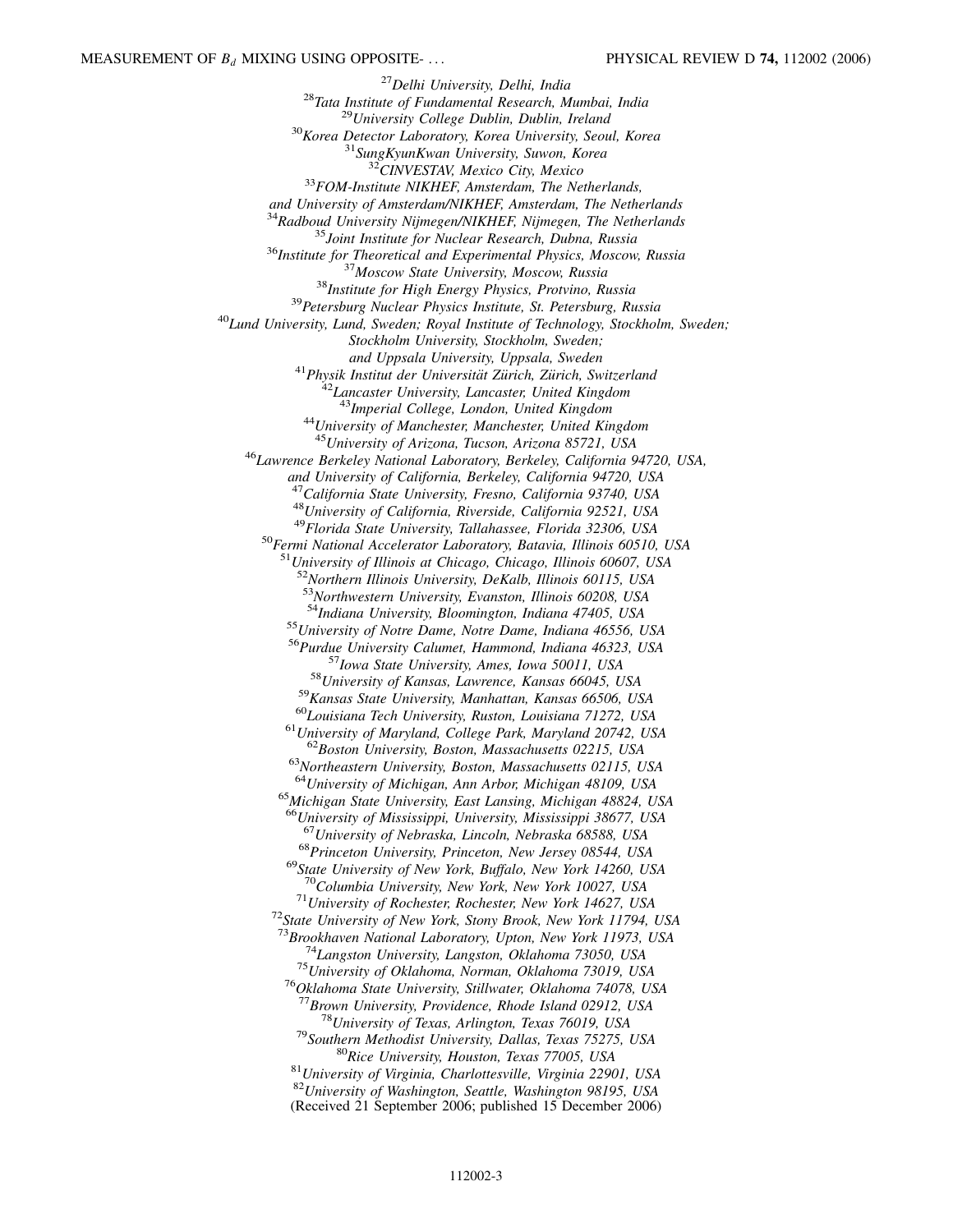We report on a measurement of the  $B_d^0$  mixing frequency and the calibration of an opposite-side flavor tagger in the D0 experiment. Various properties associated with the *b* quark on the opposite side of the reconstructed *B* meson are combined using a likelihood-ratio method into a single variable with enhanced tagging power. Its performance is tested with data, using a large sample of reconstructed semileptonic  $B \to \mu D^0 X$  and  $B \to \mu D^* X$  decays, corresponding to an integrated luminosity of approximately 1 fb<sup>-1</sup>. The events are divided into groups depending on the value of the combined tagging variable, and an independent analysis is performed in each group. Combining the results of these analyses, the overall effective tagging power is found to be  $\epsilon \mathcal{D}^2 = (2.48 \pm 0.21^{+0.08}_{-0.06})\%$ . The measured  $B_d^0$  mixing frequency  $\Delta m_d = 0.506 \pm 0.020$ (stat)  $\pm 0.016$ (syst) ps<sup>-1</sup> is in good agreement with the world average value.

DOI: [10.1103/PhysRevD.74.112002](http://dx.doi.org/10.1103/PhysRevD.74.112002) PACS numbers: 12.15.Hh

### **I. INTRODUCTION**

Particle-antiparticle mixing in the  $B^0$  ( $B_d^0$ ) system has been known for more than a decade now [[1\]](#page-18-0) and has been studied at the CERN LEP collider and subsequently at the Fermilab Tevatron collider during run I, between 1992 and 1996. It is currently being measured at the *B*-factory experiments, Belle and *BABAR*, and the Fermilab Tevatron collider experiments in the run II phase which started in 2002.

Mixing measurements involve identifying the ''flavor'' of the  $B^0$  meson at production and again when it decays, where flavor indicates whether the meson contained a *b* or a  $\bar{b}$  quark. The decay flavor is identified from the  $B^0$  decay products when the  $B^0$  meson is reconstructed. The determination of the initial flavor is known as flavor tagging.

The  $B_d^0$  meson flavor at its production can be identified with information from the reconstructed side or from the opposite side (see Fig. [1](#page-3-0)). One can tag the flavor using charge correlation between ''fragmentation tracks'' associated with the reconstructed *B* meson. Such correlations were first observed in  $e^+e^- \rightarrow Z^0 \rightarrow b\bar{b}$  events by the OPAL experiment [\[2\]](#page-18-1). This is known as ''same-side flavor tagging.'' The flavor can be inferred also from the decay information of the second *B* meson in the event, assuming that  $b$  and  $\overline{b}$  are produced in pairs, and thus in the ideal case, the two mesons have opposite flavors. This method is known as ''opposite-side flavor tagging.'' An advantage of

<span id="page-3-0"></span>

FIG. 1 (color online). Diagram of an event with a reconstructed  $B<sup>0</sup>$  candidate. PV indicates the primary vertex for the event.

the latter method is that its performance should be independent of the type of the reconstructed *B* meson.

Measurement of the  $B_d^0$  mixing parameter is an important test of the opposite-side flavor tagging as the same tagger is used for our study of  $B_s$  mixing. Studies of tagged  $B^0$  and  $B^+$  samples at hadron colliders could reveal physics beyond the standard model [\[3](#page-18-2)]. Flavor tagging performances and optimization in  $e^+e^-$  colliders is very different from the performances and optimization techniques at hadron colliders. Hence studies of flavor tagging at Tevatron will be useful also for future hadron collider experiments at the Large Hadron Collider at CERN.

This paper describes the opposite-side flavor tagging algorithm used by the D0 experiment in run II and the measurement of its performance using  $B \to \mu^+ \bar{D}^0 X$  and  $B \to \mu^+ D^{*-} X$  events. Throughout the paper, a reference to a particular final state also implies its charge conjugated state.  $B^+$  decays represent the main contribution to the  $B \to \mu^+ \bar{D}^0 X$  sample, and  $B^0$  decays dominate in the  $B \to$  $\mu$ <sup>+</sup> $D^*$ <sup>-</sup> $X$  sample. We measure the flavor tagging purity independently for reconstructed  $B^+$  and  $B^0$  events and then extract the  $B<sup>0</sup>$  oscillation frequency. This technique allows us to verify the assumption of independence of the opposite-side flavor tagging on the type of reconstructed *B* meson. Its performance is described by the two parameters, efficiency and dilution. The efficiency  $\varepsilon$  is defined as the fraction of reconstructed events  $(N_{\text{tot}})$  that are tagged  $(N_{\text{tag}}):$ 

$$
\varepsilon = N_{\text{tag}} / N_{\text{tot}}.\tag{1}
$$

<span id="page-3-1"></span>The dilution  $D$  is a normalized difference of correctly and wrongly tagged events:

$$
D = \frac{N_{\text{cor}} - N_{\text{wr}}}{N_{\text{cor}} + N_{\text{wr}}} = \frac{N_{\text{cor}} - N_{\text{wr}}}{N_{\text{tag}}} = 2P - 1,
$$
 (2)

where  $P = N_{\text{cor}}/N_{\text{tag}}$  is called the *purity*. The terms "correctly'' and ''wrongly'' refer to the determination of the reconstructed *B* meson flavor. The effective tagging power of a tagging algorithm is given by  $\epsilon \mathcal{D}^2$ .

### **II. DETECTOR DESCRIPTION**

The D0 detector is described in detail elsewhere [\[4](#page-18-3)]. The main features of the detector essential for this analysis are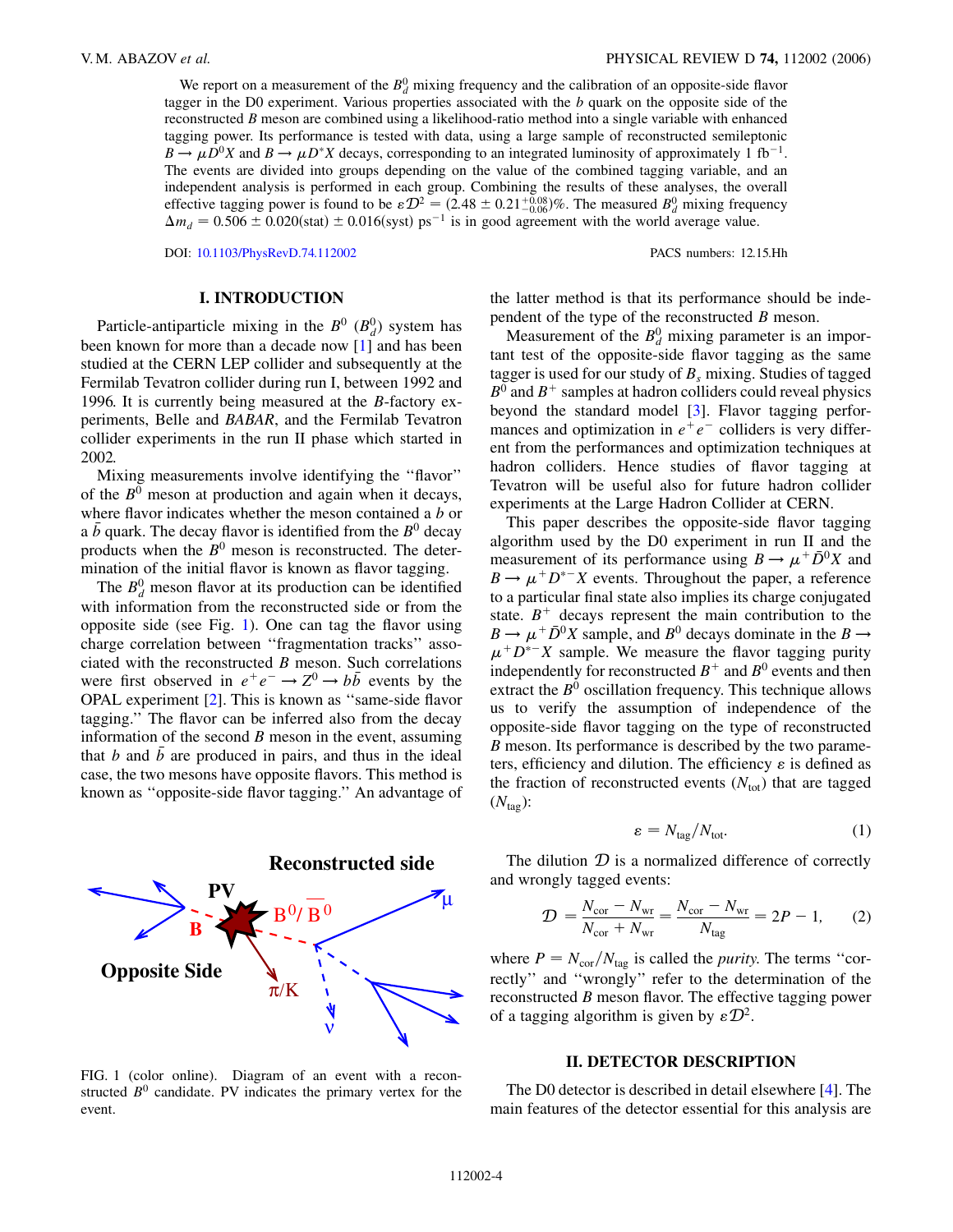summarized below. Tracks of charged particles are reconstructed from the hits in the central tracking system, which consists of the silicon microstrip tracker (SMT) and the central fiber tracker (CFT), both located in a 2 T superconducting solenoidal magnet. The SMT has  $\approx 800\,000$ individual strips, with a typical pitch of 50–80  $\mu$ m and a design optimized for tracking and vertexing capability for  $|\eta| = 3$ . The pseudorapidity,  $\eta = -\ln[\tan(\theta/2)]$ , approximates the true rapidity,  $y = \frac{1}{2} \ln[(E + p_z c)/(E - p_z c)]$ , for finite angles in the limit of  $(mc^2/E) \rightarrow 0$ ,  $\theta$  being the polar angle. We use the term ''forward'' to describe the regions at large  $|\eta|$ . The SMT system consists of six barrels arranged longitudinally (each with a set of four layers of silicon detectors arranged axially around the beam pipe), interspersed with 16 radial disks. The CFT has eight thin coaxial barrels, each supporting two doublets of overlapping scintillating fibers of 0.835 mm in diameter, one doublet being parallel to the beam axis and the other alternating by  $\pm 3^{\circ}$  relative to this axis. Light signals are transferred via clear light fibers to solid-state photon counters (VLPCs) that have  $\approx 80\%$  quantum efficiency.

The muon system consists of a layer of tracking detectors and scintillation trigger counters in front of 1.8 T toroids, followed by two additional similar layers after the toroids. Muon tracking for  $|\eta|$  < 1 relies on 10-cmwide drift tubes, while 1-cm mini drift tubes are used for  $1 < |\eta| < 2$ .

Electrons are identified using matching between the tracks identified in the central tracker and energy deposits in a primarily liquid-argon/uranium sampling calorimeter [\[4\]](#page-18-3). We also use the energy deposits in the central preshower detector [\[4](#page-18-3)], which consists of three concentric cylindrical layers of triangular scintillator strips and is located in a nominal 5 cm gap between the solenoid and the central calorimeter, to provide additional discrimination between electrons and fakes. The calorimeter consists of the inner electromagnetic section followed by the fine and coarse hadronic sections. In this analysis, we only use the central calorimeter  $(|\eta| < 1)$ .

## **III. DATA SAMPLE AND EVENT SELECTION**

This measurement is based on a large semileptonic *B* decay data sample corresponding to approximately 1 fb<sup>-1</sup> of integrated luminosity collected with the D0 detector between April 2002 and October 2005.

*B* mesons are selected using their semileptonic decays  $B \to \mu^+ \nu \bar{D}^0 X$  and are divided into two exclusive groups: the  $D^*$  sample, containing all events with reconstructed  $D^{*-} \rightarrow \overline{D}{}^0 \pi^-$  decays, and the  $D^0$  sample, containing all the remaining events. The  $D^*$  sample is dominated by  $B_d^0 \rightarrow \mu^+ \nu D^{*-} X$  decays, while the *D*<sup>0</sup> sample is dominated by  $B^+ \to \mu^+ \nu \bar{D}^0 X$  decays.

The flavor tagging procedure is developed using events from the  $D^0$  sample. Events from the  $D^*$  sample are used to measure the purity of the flavor tagging and the oscillation parameter  $\Delta m_d$ . In addition, the purity is measured in the  $D<sup>0</sup>$  sample to test the hypothesis that the flavor tagger is independent of the type of reconstructed *B* meson.

Muons for this analysis are required to have hits in more than one muon chamber, an associated track in the central tracking system with hits in both SMT and CFT detectors, transverse momentum  $p_T^{\mu} > 2$  GeV/c, as measured in the central tracker, pseudorapidity  $|\eta^{\mu}| < 2$ , and total momentum  $p^{\mu} > 3$  GeV/c.

All charged particles in a given event are clustered into jets using the DURHAM clustering algorithm [\[5](#page-18-4)] with the cutoff parameter set to 15 GeV/ $c$ . Events with more than one identified muon in the same jet or with the reconstructed  $J/\psi \rightarrow \mu^+ \mu^-$  decays are rejected.

 $D<sup>0</sup>$  candidates are constructed from two tracks of opposite charge belonging to the same jet as the reconstructed muon. Both tracks are required to have transverse momen- $\tan p_T > 0.7 \text{ GeV}/c$  and pseudorapidity  $|\eta| < 2$ . They are required to form a common *D* vertex with a fit  $\chi^2$  < 9, number of degrees of freedom being 1. For each track, the projection  $\epsilon_T$  (onto the axial plane, i.e. perpendicular to the beam direction) and projection  $\epsilon_L$  (onto the stereo plane, i.e. parallel to the beam direction) of its impact parameter with respect to the primary vertex, together with the corresponding uncertainties  $(\sigma(\epsilon_T), \sigma(\epsilon_L))$  are computed. The combined impact parameter significance  $S = \sqrt{\epsilon_T/\sigma(\epsilon_T)}^2 + \sqrt{\epsilon_L/\sigma(\epsilon_L)}^2$  is required to be greater than 2. The distance  $d_T^D$  between the primary and *D* vertices in the axial plane is required to exceed 4 standard deviations:  $d_T^D / \sigma(d_T^D) > 4$ . The accuracy of the  $d_T^D$  determination is required to be better than 500  $\mu$ m. The angle  $\alpha_T^D$  between the  $D^0$  momentum vector and the direction from the primary to the *D* vertex in the axial plane is required to satisfy the condition  $cos \alpha_T^D > 0.9$ . The tracks of the muon and  $D^0$  candidate are required to form a common *B* vertex with a fit  $\chi^2$  < 9, with number of degrees of freedom being 1. The mass of the kaon is assigned to the track having the same charge as the muon; the remaining track is assigned the mass of the pion. The mass of the  $(\mu^+ \bar{D}^0)$  system is required to fall within the  $2.3 < M(\mu^+ \bar{D}^0) < 5.2 \text{ GeV}/c^2 \text{ range.}$ 

If the distance  $d_T^B$  between the primary and *B* vertices in the axial plane exceeded  $4\sigma(d_T^B)$ , the angle  $\alpha_T^B$  between the *B* momentum and the direction from the primary to the *B* vertex in the axial plane is required to satisfy the condition  $\cos \alpha_T^B > 0.95$ . The distance  $d_T^B$  is allowed to be greater than  $d_T^D$ , provided that the distance between the *B* and *D* vertices  $d_T^{BD}$  is less than  $3\sigma(d_T^{BD})$ . The uncertainty  $\sigma(d_T^B)$  is required to be less than 500  $\mu$ m. In addition, the cut  $p_T(\bar{D}^0) > 5$  GeV/ $c^2$  is applied.

To select  $\mu^+ D^{*-}$  candidates, we searched for an additional pion track with  $p_T > 0.18 \text{ GeV}/c$  and the charge opposite to the charge of the muon. The mass difference  $\Delta M = M(K\pi\pi) - M(K\pi)$  for *D*<sup>\*</sup> candidates, with  $1.75 < M(\bar{D}^0) < 1.95$  GeV/ $c^2$ , is shown in Fig. [2.](#page-5-0) The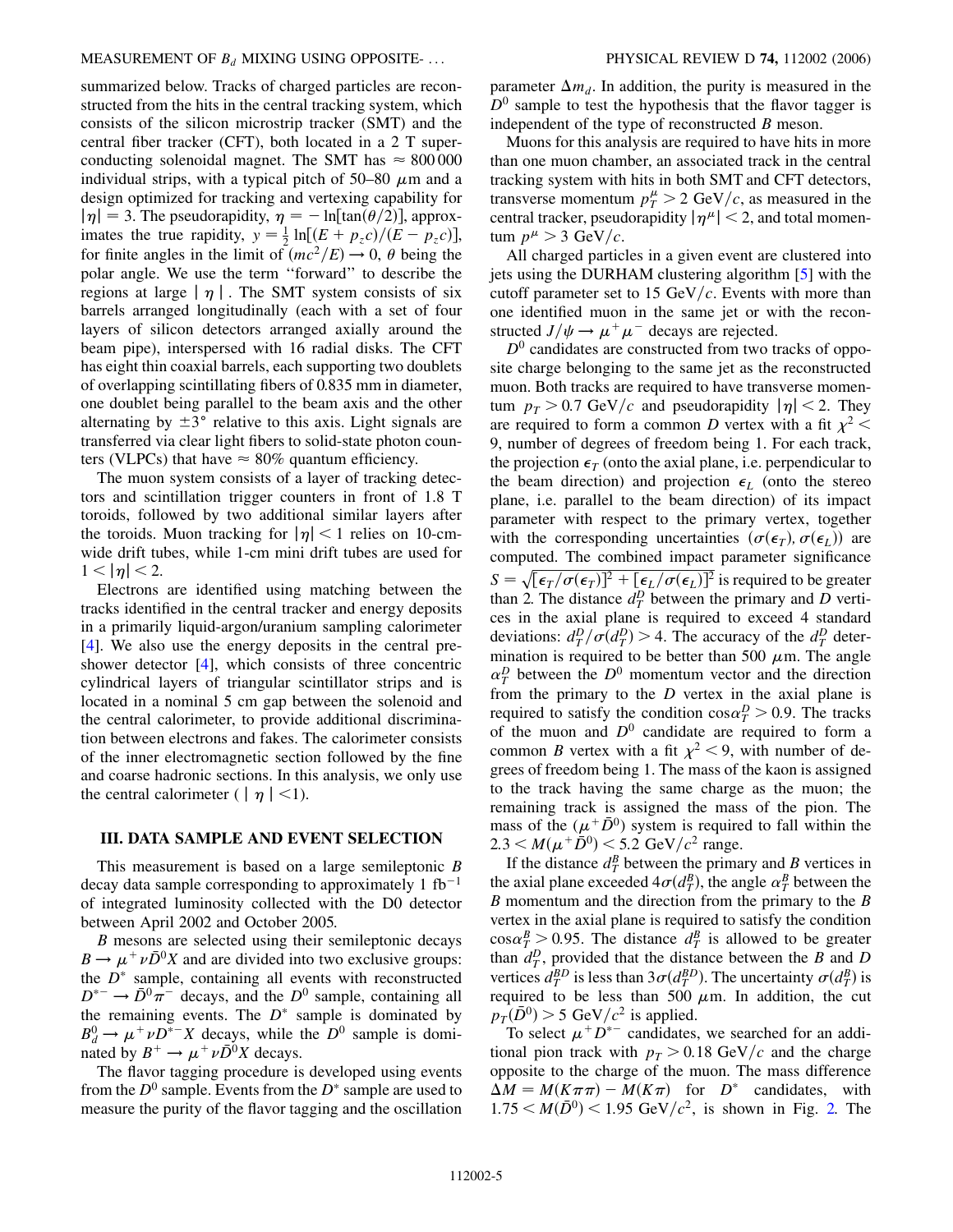<span id="page-5-0"></span>

FIG. 2 (color online). The  $M(K\pi\pi) - M(K\pi)$  invariant mass distribution for selected  $\mu D^*$  candidates. The curve shows the result of the fit described in Sec. VII.

<span id="page-5-1"></span>

FIG. 3 (color online). The  $K\pi$  invariant mass distribution for selected  $\mu D^0$  candidates. The curve shows the result of the fit described in Sec. VII.

<span id="page-5-2"></span>

FIG. 4 (color online). The  $K\pi$  invariant mass for selected  $\mu D^*$ candidates. The curve shows the result of the fit described in Sec. VII.

peak corresponding to the mass of the soft pion in the  $\mu^+ D^{*-}$  sample is clearly seen.

All events with  $0.1425 < \Delta M < 0.1490 \text{ GeV}/c^2$  are included in the  $D^*$  sample. The remaining events are assigned to the  $D^0$  sample. The  $K\pi$  mass distributions for these two samples together with the results of the fits are shown in Figs. [3](#page-5-1) and [4.](#page-5-2) The procedure to fit these mass spectra is described in Sec. VII. In total,  $230551 \pm 1627$  $B \rightarrow \mu^+ \nu \bar{D}^0$  decays and 73 532  $\pm$  304  $B \rightarrow \mu^+ \nu \bar{D}^*$  decays are reconstructed.

## **IV. VISIBLE PROPER DECAY LENGTH**

The oscillations of *B* mesons are usually studied as a function of their proper decay length. Since in semileptonic *B* decays an undetected neutrino carries away part of the energy, the proper decay length cannot be accurately measured. Instead, a *visible proper decay length* (VPDL) is used in this analysis. It is defined as

$$
L = M_B (L_{xy} \cdot P_{xy}^{\mu D^0}) / |P_T^{\mu D^0}|^2. \tag{3}
$$

<span id="page-5-4"></span>Here  $L_{xy}$  is a vector in the plane perpendicular to the beam direction from the primary to the *B* meson decay vertex. The transverse momentum  $P_T^{\mu}$ <sup>*D*°</sup> is defined as the vector sum of the transverse momenta of the muon and *D*0.  $M_B$  is the mass of the *B* meson.

## **V. DESCRIPTION AND COMBINATION OF FLAVOR TAGGERS**

Many different properties can be used to identify the initial flavor *b* or  $\bar{b}$  of a heavy quark fragmenting into a reconstructed *B* meson. Some of them have strong separation power, while others are weaker. In all cases, their combination into a single tagging variable gives a significantly better result than that in the case of their separate use. We build such a combination with the likelihood-ratio method described below. We first describe the combination algorithm and then discuss the discriminating variables used.

### **A. Combination of variables**

We construct a set of discriminating variables  $x_1, \ldots, x_n$ for a given event. A discriminating variable, by definition, should have different distributions for *b* and  $\overline{b}$  flavors. For the initial *b* quark, the probability density function (pdf) for a given variable  $x_i$  is denoted as  $f_i^b(x_i)$ , while for the initial  $\bar{b}$  quark it is denoted as  $f_i^{\bar{b}}(x_i)$ . The combined tagging variable *r* is defined as

$$
r = \prod_{i=1}^{n} r_i; \qquad r_i = \frac{f_i^{\bar{b}}(x_i)}{f_i^{\bar{b}}(x_i)}.
$$
 (4)

<span id="page-5-3"></span>A given variable *xi* may not be defined for some events. For example, there are events that do not contain an identified muon on the opposite side. In this case, the corresponding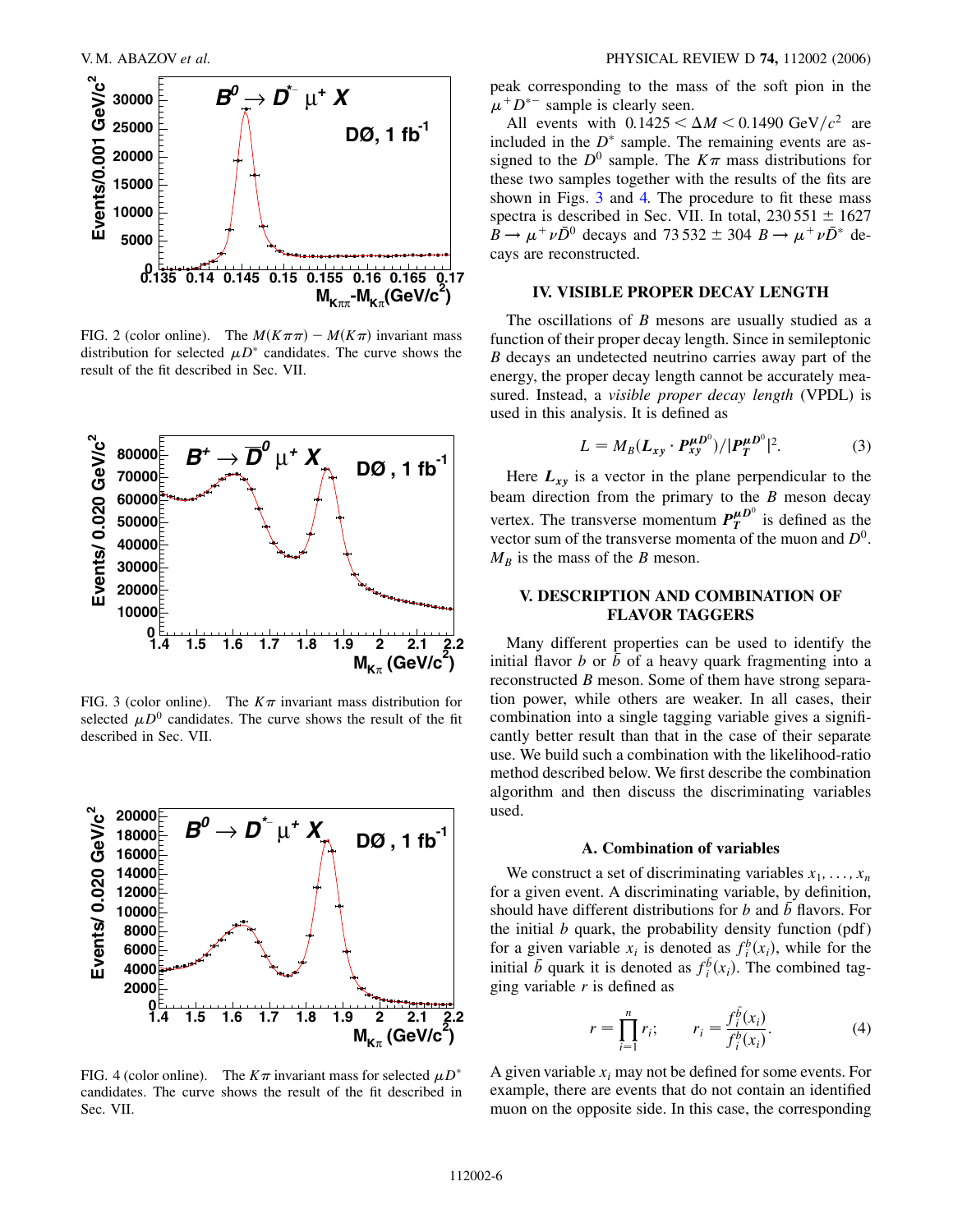variable  $r_i$  is set to 1. An initial  $b$  flavor is more probable if  $r < 1$ , and a  $\bar{b}$  flavor is more probable if  $r > 1$ . By construction, an event with  $r < 1$  is tagged as a *b* quark and an event with  $r > 1$  is tagged as a  $\overline{b}$  quark. For an oscillation analysis, it is more convenient to define the tagging variable as

$$
d = \frac{1 - r}{1 + r}.\tag{5}
$$

<span id="page-6-0"></span>By construction, the variable  $d$  ranges between  $-1$  and 1. An event with *d >* 0 is tagged as a *b* quark and with *d <* 0 as a  $\bar{b}$  quark, with higher  $\vert d \vert$  values corresponding to higher tagging purities. For uncorrelated variables  $x_1, \ldots, x_n$ , and perfect modeling of the pdf, *d* gives the best possible tagging performance, and its absolute value provides a measure of the dilution of the flavor tagging defined in Eq. ([2\)](#page-3-1).

Very often, the analyzed events are divided into samples with significantly different discriminating variables and tagging performances. This division would imply making a separate analysis for each sample and combining the results at a later stage. In contrast to this approach, the tagging variable  $d$  defined by Eqs.  $(4)$  $(4)$  and  $(5)$  $(5)$  $(5)$  provides a ''calibration'' for all events, regardless of their intrinsic differences. Since the absolute value of *d* gives a measure of the dilution of the flavor tagging, events from different categories but with a similar absolute value of *d* can be treated in the same way. Thus, another important advantage of this method of flavor tagging is the possibility of building a single variable having the same meaning for different kinds of events. It allows us to classify all events according to their tagging characteristics and use them simultaneously in the analysis.

All of the discriminating variables used in this analysis are constructed using the properties of the *b* quark opposite to the reconstructed *B* meson (''opposite-side tagging''). Since an important property of the opposite-side tagging is the independence of its performance of the type of reconstructed *B* meson, it can be calibrated in data by applying tagging to the events with  $B^0$  and  $B^+$  decays. The measured performance can then be used to study  $B_s^0$  meson oscillations, as an example.

The probability density functions for each discriminating variable discussed below are constructed using events from the  $D^0$  sample with  $0 < \text{VPDL} < 500 \mu \text{m}$ . In this sample, the decay  $B^+ \to \mu^+ \nu \bar{D}^0$  dominates, see Sec. VII C. The  $B_d^0 \rightarrow \mu^+ \nu D^{*+}$  events give a 16% contribution to the sample and, due to the cut on VPDL, contains mainly nonoscillated  $B_d^0$  decays, as determined by Monte Carlo (the standard PYTHIA generator v6.2 [[6\]](#page-18-5) generation, followed by decay of *B* mesons with EVTGEN decay package [[7\]](#page-18-6), passed through GEANT v3.15 [\[8](#page-18-7)] modeling of the detector response, followed by event reconstruction).

The initial flavor of a *b* quark is therefore determined by the charge of the muon. Estimates based on Monte Carlo simulation indicate that the purity of the initial flavor determination in the selected sample is  $0.98 \pm 0.01$ , where the uncertainty is due to the uncertainties in measured branching fractions of *B* meson decays.

For each discriminating variable, the signal band containing all events with  $1.80 \le M(K\pi) \le 1.92 \text{ GeV}/c^2$  and the background band containing all events with 1*:*94 *<*  $M(K\pi)$  < 2.2 GeV/ $c^2$  are defined. The pdf's are constructed as the difference in the distributions. The latter distributions are normalized by multiplying them by 0.74 so that the number of events in the background band corresponds to the estimated number of background events in the signal band.

### **B. Flavor tagger discriminants**

We now describe the variables used. An additional muon is searched for in each analyzed event. This muon is required to have at least one hit in the muon chambers and to have  $\cos \phi(\mathbf{p}_{\mu}, \mathbf{p}_{B}) < 0.8$ , where  $\mathbf{p}_{B}$  is the threemomentum of the reconstructed *B* meson, and  $\phi$  is the angle between the vectors  $p_{\mu}$  and  $p_{B}$ . If more than one muon is found, the muon with the highest number of hits in the muon chambers is used. If more than one muon with the same number of hits in the muon chambers is found, the muon with the highest transverse momentum  $p<sub>T</sub>$  is used. For this muon, a *muon jet charge*  $Q_J^{\mu}$  is constructed as

$$
Q_J^{\mu} = \frac{\sum_i q^i p_T^i}{\sum_i p_T^i},
$$

where  $q^i$  is the charge and  $p^i$  is the transverse momentum of the *i*th particle, and the sum is taken over all charged particles, including the muon, satisfying the condition  $\Delta R = \sqrt{(\Delta \phi)^2 + (\Delta \eta)^2} < 0.5$ , where  $\Delta \phi$  and  $\Delta \eta$  are computed with respect to the muon direction. Daughters of the reconstructed *B* meson are explicitly excluded from this sum. In addition, any charged particle with  $cos \phi(p, p) > 0.8$  is excluded. The distribution of the muon jet charge variable is shown in Figs.  $5(a)$  and  $5(b)$ . In these plots,  $q^{\text{rec}}$  gives the charge of the *b* quark in the reconstructed  $B \to \mu^+ \nu \bar{D}^0$  decay, in this case given by the muon charge. We build separate pdf's for muons with hits in all three layers of the muon detector, Fig.  $5(a)$ , and for muons with fewer than three hits, Fig.  $5(b)$ .

In addition to the muon tag, reconstructed electrons with  $cos \phi(\mathbf{p}_e, \mathbf{p}_B)$  < 0.8 are also used for flavor tagging. The electron is reconstructed by extrapolating a track to the calorimeter and adding up the energy deposited in a narrow tube or ''road'' around the track. Calorimeter cells are collected around the track extrapolated positions in each layer and the total transverse energy of the cluster is defined by the sum of the energies in each layer. The electrons are required to be in the central region ( $|\eta|$  < 1.1), with  $p_T > 2$  GeV/c. They are required to have at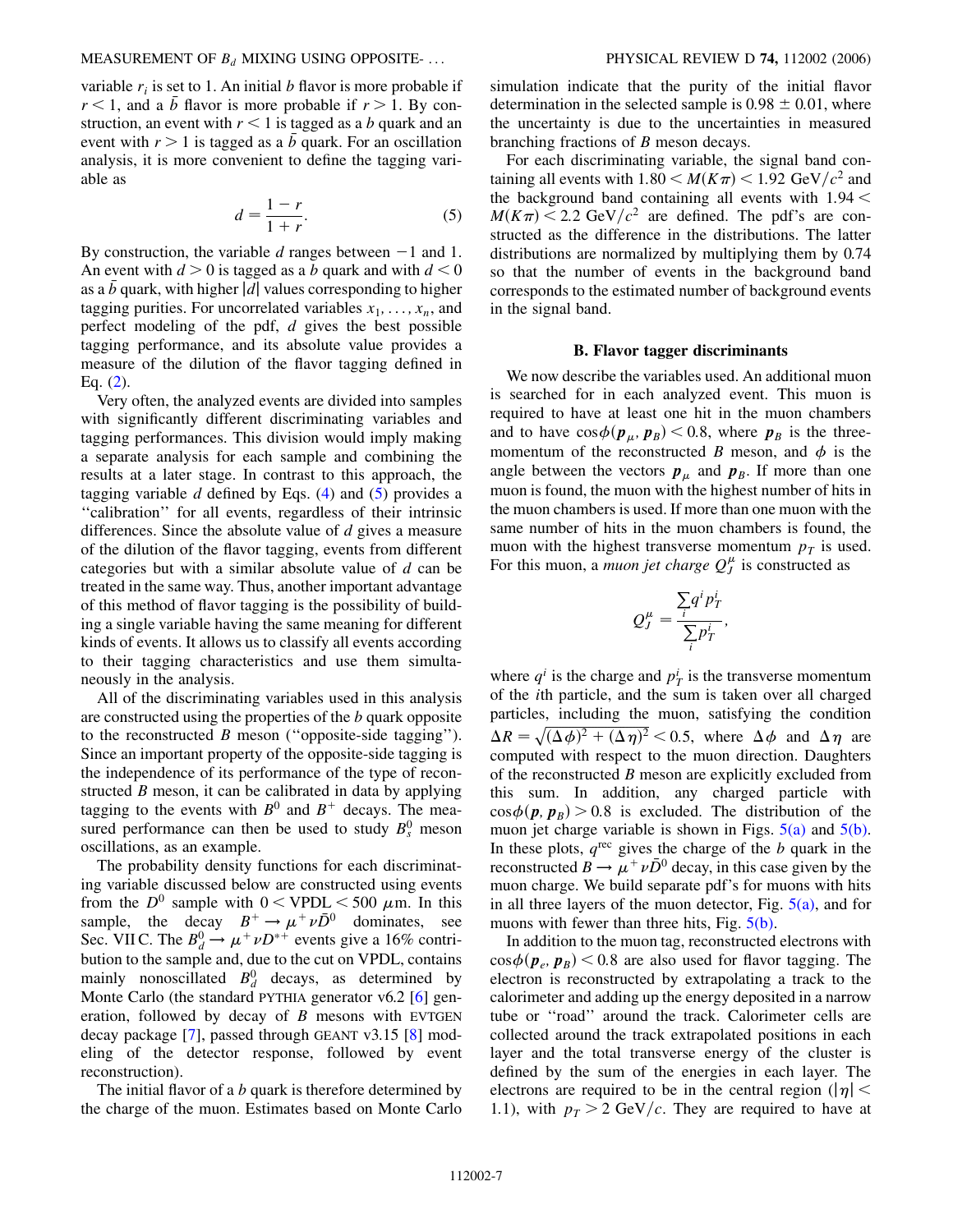

<span id="page-7-0"></span>FIG. 5. (a) Distribution of the jet charge  $Q_J^{\mu}$  for muons with hits in all three layers of the muon detector. (b) Distribution of the jet charge  $Q_J^{\mu}$ , for muons with fewer than three hits. (c) Distribution of the jet charge for electrons  $Q_f^e$ . Here  $q(b^{\text{rec}})$ is the charge of the muon from the reconstruction side.

least one hit each in the CFTand SMT. They are required to have energy deposits in the electromagnetic calorimeter consistent with an electron,  $0.55(0.5) \le E/p \le 1.0(1.1)$ , and low energy deposit in the hadron calorimeter, i.e. the electromagnetic fraction  $EMF > 0.8(0.7)$ . The cuts are looser for electrons with  $p_T > 3.5$  GeV/c and are given in parentheses. EMF and  $E/p$  are calculated as below:

$$
EMF = \frac{\sum_{\text{layer number } i=1,2,3} E_T(i)}{\sum_{\text{all layers}} E_T(i)}
$$
(6)

$$
E/p = \frac{\sum_{\text{layer number } i=1,2,3} E_T(i)}{p_T(\text{track})},\tag{7}
$$

where  $E_T(i)$  is the transverse energy within the road in the *i*th layer. We also require a minimum single layer cluster

energy of a cluster in the central preshower,  $CPS<sub>E</sub><sup>SLC</sup>$  > 4.0(2.0)  $\text{MeV}/c$ . The cuts are optimized by studying electrons from conversion decays ( $\gamma \rightarrow e^+e^-$ ) and fakes from  $K_S^0 \rightarrow \pi^+ \pi^-$  decays to obtain a 90% purity for electrons. For these electrons, an *electron jet charge*  $(Q_J^e)$  is constructed in the same way as the *muon jet charge*,  $Q_J^{\mu}$ . The distribution of the electron jet charge variable is shown in Fig.  $5(c)$ .

An additional secondary vertex corresponding to the decay of a *B* hadron is searched for, using all charged tracks in the event excluding those from the reconstructed *B* hadron. The secondary vertex is also required to contain at least two tracks with an axial impact parameter significance greater than 3. The distance  $l_{xy}$  from the primary to the secondary vertex must also satisfy the condition:  $l_{xy}$  >  $4\sigma(l_{xy})$ . The details of the secondary vertex identification algorithm can be found in Ref. [\[9\]](#page-18-8).



<span id="page-7-1"></span>FIG. 6. (a) Distribution of the secondary vertex charge for events with an opposite-side muon. (b) Distribution of the secondary vertex charge for events without an opposite-side muon. (c) Distribution of the event jet charge.  $q(b^{rec})$  is the charge of the *b* quark from the reconstruction side.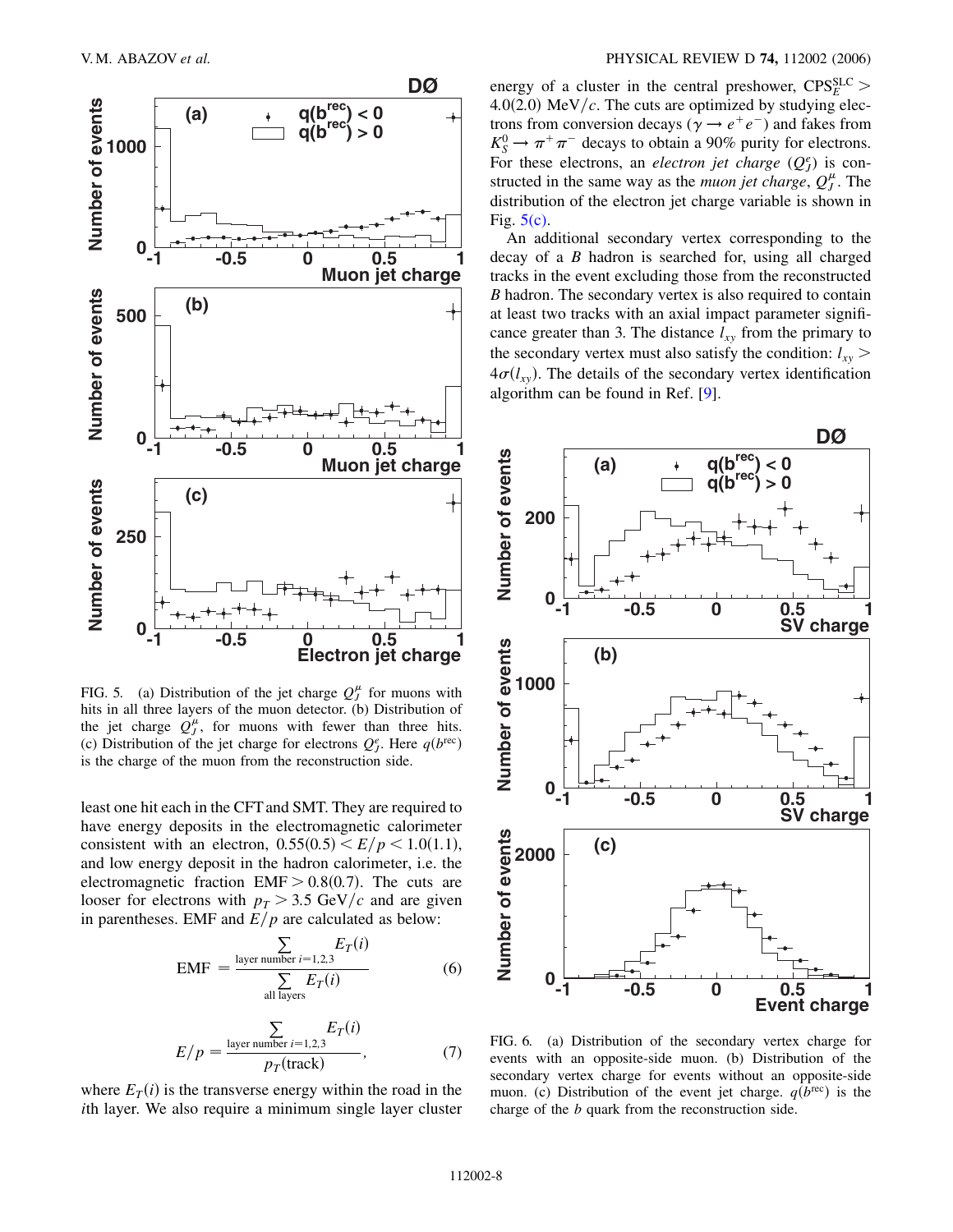### MEASUREMENT OF *Bd* MIXING USING OPPOSITE- ... PHYSICAL REVIEW D **74,** 112002 (2006)

The three-momentum of the secondary vertex  $p_{SV}$  is defined as the vector sum of the momenta of all tracks included in the secondary vertex. A secondary vertex with  $\cos \phi(\mathbf{p}_{SV}, \mathbf{p}_B)$  < 0.8 is used for flavor tagging. A *secondary vertex charge*  $Q_{SV}$  is defined as the third discriminating variable

$$
Q_{SV} = \frac{\sum_{i} (q^i p_L^i)^k}{\sum_{i} (p_L^i)^k},
$$

where the sum is taken over all tracks included in the secondary vertex. Daughters of the reconstructed *B* meson are explicitly excluded from this sum. In addition, any charged particle with  $\cos \phi(\mathbf{p}, \mathbf{p}_B) > 0.8$  is excluded. Here  $p_L^i$  is the longitudinal momentum of track *i* with respect to the direction of the secondary vertex momentum  $\mathbf{p}_V$ . A value of  $k = 0.6$  is used, taken from previous studies at LEP [[10](#page-18-9)]. We verified that this value of *k* results in the optimal performance of the  $Q_{SV}$  variable. Figures  $6(a)$  and [6\(b\)](#page-7-1) show the distribution of this variable for the events with and without an identified muon flavor tag.

Finally, the *event charge*  $Q_{EV}$  is constructed as

$$
Q_{\rm EV} = \frac{\sum_i q^i p_T^i}{\sum_i p_T^i}.
$$

The sum is taken over all charged tracks with  $0.5 < p_T$ 50 GeV/c and having  $\cos \phi(\mathbf{p}, \mathbf{p}_B) < 0.8$ . Daughters of the

<span id="page-8-0"></span>

FIG. 7. Normalized distributions of the combined tagging variable.  $q(b^{\text{rec}})$  is the charge of the *b* quark from the reconstruction side.

reconstructed *B* meson are explicitly excluded from this sum. The distribution of this variable is shown in Fig.  $6(c)$ .

For each event with an identified muon, the muon jet charge  $Q_J^{\mu}$  and the secondary vertex charge  $\dot{Q}_{SV}$  are used to construct a *muon tagger*. For each event without a muon but with an identified electron, the electron jet charge  $Q_J^e$ and the secondary vertex charge  $Q_{SV}$  are used to construct an *electron tagger*. Finally, for events without a muon or an electron but with a reconstructed secondary vertex, the secondary vertex charge  $Q_{SV}$  and the event jet charge *Q*EV are used to construct a secondary vertex tagger. The resulting distribution of the tagging variable *d* for the combination of all three taggers, called the combined tagger, is shown in Fig. [7.](#page-8-0) The performances of these taggers are discussed in the following sections.

## **VI. MULTIDIMENSIONAL TAGGER**

In addition to the flavor tagger described in Sec. V, an alternative algorithm is developed also and used to measure  $B^0$  mixing. This tagger is *multidimensional*, i.e., the likelihood functions it is based on depends on more than a single variable. In addition, the pdf's are determined from simulated events, while the primary flavor tagger described in Sec. V uses data to construct the pdf's. The multidimensional tagger therefore provides a cross-check of the primary algorithm.

If, as before, we have a set of discriminants  $x_1, \ldots, x_n$ , the likelihood that the meson has flavor *b* at the time of creation can be written as  $\mathcal{L}(b; x_1, \ldots, x_n)$ . A similar expression  $\mathcal{L}(\bar{b}; x_1, \ldots, x_n)$  holds for the likelihood for  $\bar{b}$ . These likelihoods relate to the variable *d* as

$$
d = \frac{\mathcal{L}(b) - \mathcal{L}(\bar{b})}{\mathcal{L}(b) + \mathcal{L}(\bar{b})}.
$$
 (8)

<span id="page-8-1"></span>This definition is similar to Eq.  $(5)$  $(5)$ .

The likelihoods are obtained from the simulated samples of  $B^{\pm} \to J/\psi K^{\pm}$  with  $J/\psi \to \mu^+ \mu^-$ . This final state does not oscillate and is therefore flavor-pure. The  $B^- \rightarrow$  $J/\psi K^-$  sample is used to obtain  $\mathcal{L}(b)$ , while  $\mathcal{L}(b)$  is determined from  $B^+ \rightarrow J/\psi K^+$  sample. In practice, the likelihoods are stored as multidimensional histograms (with one dimension per discriminating variable) with the bin content normalized to the total number of events in the sample. For a given event, the tagger output *d* is obtained by substituting the appropriate normalized bin contents into Eq. [\(8](#page-8-1)).

In addition to the discriminating variables introduced in Sec. V, other variables are used for the multidimensional tagger. For each identified opposite-side muon, the transverse momentum  $p_T$  relative to the beam axis and transverse momentum  $p_T^{\text{rel}}$  relative to the nearest jet are computed. (The muon is included in the jet clustering.) Another variable defined for the muon is its impact parameter significance  $S_{\mu}$ , where  $S_{\mu}$  is the transverse impact parameter significance  $\epsilon_T/\sigma(\epsilon_T)$ , where  $\epsilon_T$  is defined in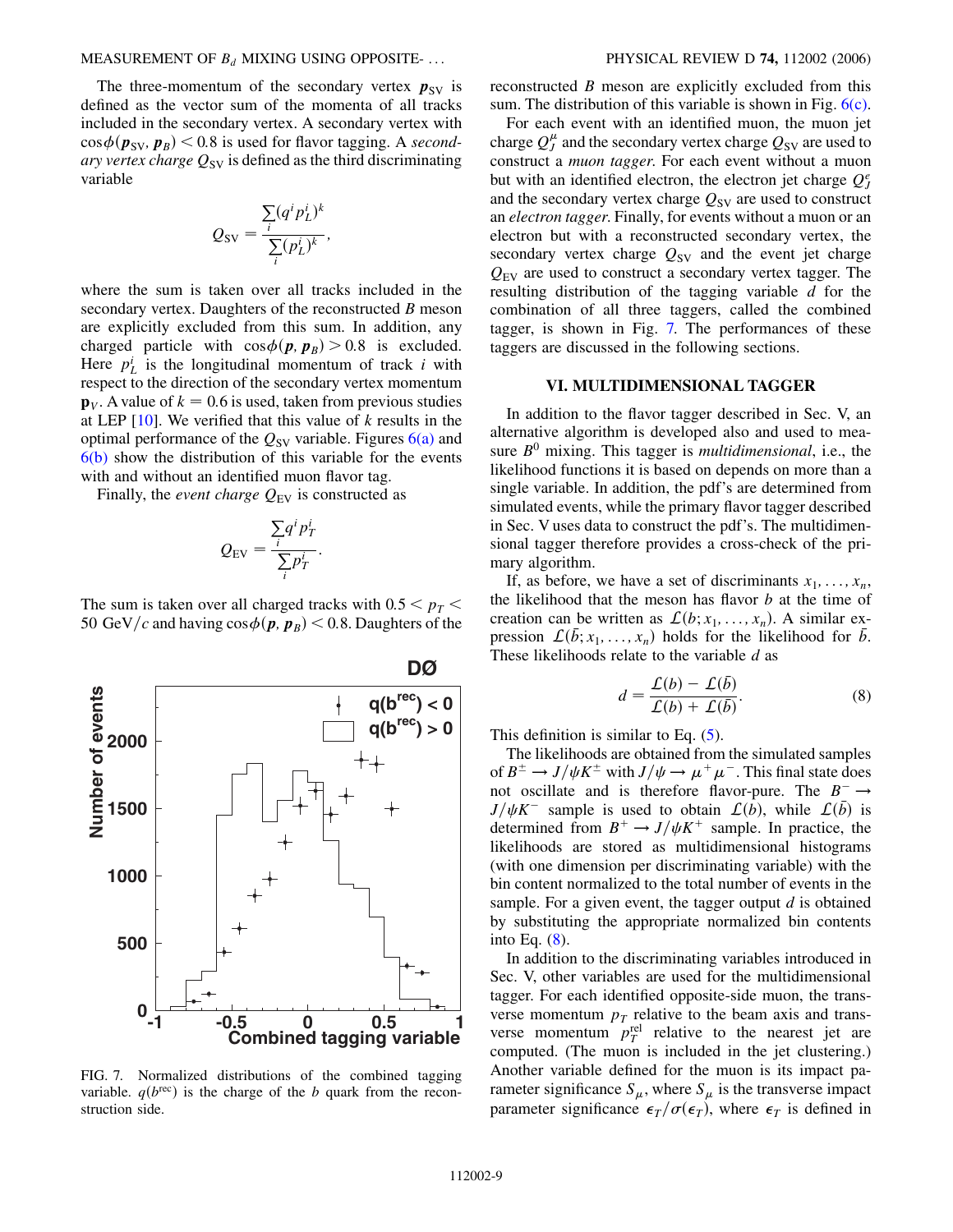Sec. III. For each reconstructed opposite-side secondary vertex, the secondary vertex transverse momentum  $p_T^{\text{SV}}$  is computed by taking the magnitude of the transverse projection of the vector sum of all tracks in that vertex. In principle, all discriminating variables can be combined into a single multidimensional likelihood. However, since a binned likelihood is used, in order to achieve a reasonable resolution in any given discriminant, the binning must be fine enough to resolve its useful features. In practice, because of limited simulation statistics, this means that discriminating variables must be chosen wisely when making a combination.

<span id="page-9-0"></span>

FIG. 8. Normalized distributions of the combined tagging variable for three multidimensional taggers for the simulated samples  $B^{\pm} \rightarrow J/\psi K^{\pm}$ . Here  $q(b^{\text{rec}})$  is the charge of the *b* quark from the reconstructed side. (a) Distribution of *d* for Tag( $\mu$  + SV). (b) Distribution of *d* for Tag( $\mu$  – SV). (c) Distribution of *d* for Tag(SV –  $\mu$ ).

All events are divided into three categories based on their opposite-side content. The following variables for different categories are selected.

- (1) Events with muon and secondary vertex: Tag( $\mu$  +  $SV$  = { $Q_J^{\mu}$ ;  $p_T^{\text{rel}}$ ;  $Q_{SV}$ }.
- (2) Events with muon and without secondary vertex:  $\text{Tag}(\mu - \text{SV}) = \{Q_J^{\mu}; p_T^{\text{rel}}; p_T; S_{\mu}\}.$
- (3) Events with secondary vertex without a muon:  $Tag(SV - \mu) = \{Q_{EV}; Q_{SV}; p_T^{SV}\}.$

Distributions in the tagging variable *d* for the above three taggers are shown in Fig. [8.](#page-9-0) They are made by applying the taggers to the simulated  $B^{\pm} \rightarrow J/\psi K^{\pm}$ samples from which they are created.

The final multidimensional tagger used the following logic to decide which of its subtaggers to use. For events containing a muon and a secondary vertex, the Tag( $\mu$  + SV) is used. If the opposite-side contained a muon and no secondary vertex, the Tag( $\mu$  – SV) is used. If the opposite-side contained an electron, the electron tagger described in Sec. V is used. Note that this tagger is not multidimensional and is not derived from simulation. If the opposite-side contained a secondary vertex, the Tag(SV  $\mu$ ) is used.

## **VII. ASYMMETRY FIT PROCEDURE**

The performance of the flavor tagging and measurements of the  $B^0$  mixing frequency  $\Delta m_d$  are obtained from a study of the dependence of the flavor asymmetry on the *B*-meson decay length.

<span id="page-9-1"></span>The flavor asymmetry *A* is defined as

$$
A = \frac{N^{\text{nos}} - N^{\text{osc}}}{N^{\text{nos}} + N^{\text{osc}}}.
$$
\n(9)

Here *N*nos is the number of nonoscillated *B* decays and *N*osc is the number of oscillated *B* decays. An event  $B \rightarrow$  $\mu^+ \nu \bar{D}^0 X$  with  $q(\mu) \times d < 0$  is tagged as nonoscillated, and an event with  $q(\mu) \times d > 0$  is tagged as oscillated. The flavor tagging variable *d* is defined in Eq. [\(5\)](#page-6-0) or [\(8\)](#page-8-1).

All events in the  $D^0$  and  $D^*$  samples are divided into seven groups according to the measured VPDL (*L*) defined in Eq. [\(3\)](#page-5-4). The numbers of oscillated  $N_i^{\text{osc}}$  and nonoscillated  $N_i^{\text{nos}}$  signal events in each group *i* are determined from the number of the  $D^0$  signal events given by a fit to the  $K\pi$  invariant mass distribution for both samples. The seven VPDL bins (in cm) defined are  $-0.025 < L \le 0.0, 0.0 <$  $L \le 0.025$ ,  $0.025 < L \le 0.050$ ,  $0.050 < L \le 0.075$ ,  $0.075 \le L \le 0.1$ ,  $0.1 \le L \le 0.125$ , and  $0.125 \le L \le 0.2$ .

### **A. Mass fit**

In this section we describe the mass fitting procedure. The fitting function is chosen to give the best  $\chi^2$  of the fit to the  $K\pi$  mass spectrum of the entire sample of  $B \rightarrow$  $\mu^+ \bar{D}^0 X$  events shown in Figs. [3](#page-5-1) and [4.](#page-5-2) The signal peak corresponding to the decay  $D^0 \rightarrow K^- \pi^+$  can be seen at 1.857 GeV/ $c^2$ . The background to the right of the signal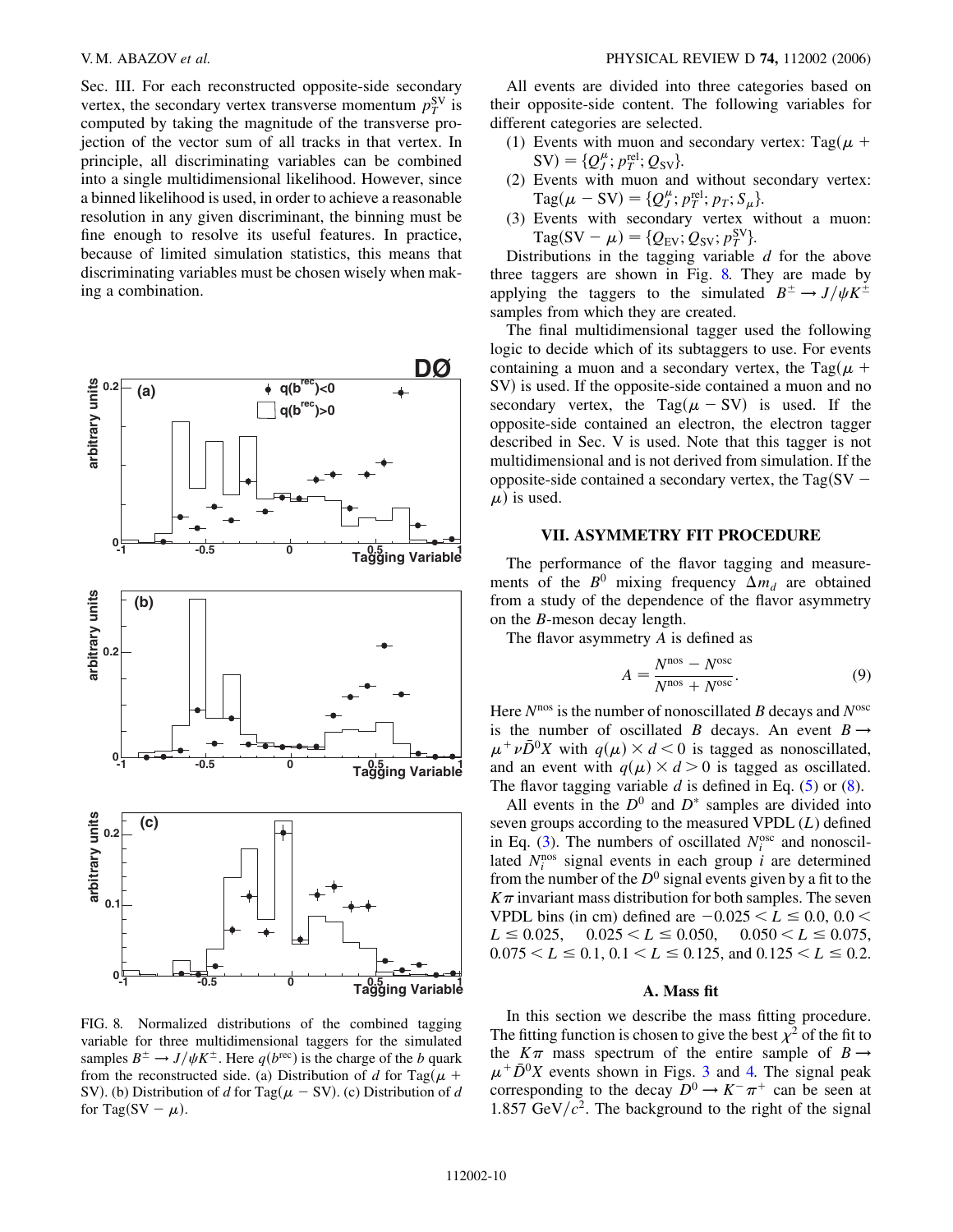region is adequately described by an exponential function:

$$
f_1^{\text{bkg}}(x) = a_0 \times e^{-(x/b_0)},\tag{10}
$$

where *x* is the  $K\pi$  mass.

The peak in the background to the left of the signal is due to events in which *D* mesons decay to  $K \pi X$  where *X* is not reconstructed. It is modeled with a bifurcated Gaussian function:

$$
f_2^{\text{bkg}}(x) = Ae^{-[(x-\mu_0)^2/(2\sigma_R^2)]} \quad \text{for } x - \mu_0 \ge 0
$$
  
=  $Ae^{-[(x-\mu_0)^2/(2\sigma_L^2)]} \quad \text{for } x - \mu_0 < 0.$  (11)

Here  $\mu_0$  is the mean of the Gaussian, and  $\sigma_L$  and  $\sigma_R$  are the two widths of the bifurcated Gaussian function.

<span id="page-10-1"></span>The signal has been modeled by the sum of two Gaussians:

$$
f^{\text{sig}}(x) = \frac{N^{\text{sig}}}{\sqrt{2\pi}} \left( \frac{r_1}{\sigma_1} e^{-[(x-\mu_1)^2/(2\sigma_1^2)]} + \frac{1-r_1}{\sigma_2} e^{-[(x-\mu_2)^2/(2\sigma_2^2)]} \right), \tag{12}
$$

where  $N^{\text{sig}}$  is the number of signal events,  $\mu_1$  and  $\mu_2$  are the means of the Gaussians,  $\sigma_1$  and  $\sigma_2$  are the widths of the Gaussians, and  $r_1$  is the fractional contribution of the first Gaussian.

The complete fitting function, which has 12 free parameters, is

$$
f(x) = f^{\text{sig}}(x) + f_1^{\text{bkg}}(x) + f_2^{\text{bkg}}(x). \tag{13}
$$

The low statistics in some VPDL bins, which have as few as ten events after flavor tagging, do not permit a free fit to this function. Consequently, some parameters had to be constrained or fixed. In order to do this, it is necessary to show that the constraints on the parameters are valid for all of the VPDL bins. Unconstrained fits are performed to several high statistic samples, and the set of all events is used as a reference fit. Events are divided into VPDL bins and fitted to investigate the VPDL dependence of the fit results. In addition, three samples are made to test whether the presence of a flavor tag changes the mass spectrum: all tagged events over the entire VPDL range, all events in the short VPDL range [0, 0.05] tagged as opposite-sign events, and all events in VPDL range [0, 0.05] tagged as same-sign events.

This study showed that the width, position, and the ratio of the signal Gaussians, as well as the position and widths of the bifurcated Gaussian describing the background can be fixed to the values obtained from the fit to the total  $D^0$  or  $D^*$  mass distribution. This left four free parameters: the numbers of events in the signal peak, background peak, and exponential background, and the slope constant of the exponential background. Examples of the fits to the  $K\pi$ mass distribution in different VPDL bins are shown in Fig. [9.](#page-10-0)

<span id="page-10-0"></span>

FIG. 9 (color online). The fit to  $M(K\pi)$  mass for nonoscillating (left) and oscillating (right)  $B \to \mu^+ \nu D^{*-}$  events tagged by the muon tagger with  $|d| > 0.3$  in VPDL bins  $0.0 < L \le$ 0.025 cm (2a, 2b),  $0.025 < L \le 0.050$  cm (3a, 3b),  $0.075 <$  $L \le 0.100$  cm (5a, 5b), and,  $0.100 < L \le 0.125$  cm (6a, 6b).

The number of  $D^*$  candidates is estimated using the distribution of  $(M_{K^+\pi^-\pi^-} - M_{K^+\pi^-})$ , shown in Fig. [2.](#page-5-0) In this case, the signal is modeled with two Gaussians as described by Eq. [\(12\)](#page-10-1) and the background by the product of a linear and exponential function

$$
f^{\text{bkg}}(x) = a[1 + c(x - x_0)]e^{(x - x_0)/b_0}, \qquad (14)
$$

where *x* is the mass difference  $(M_{K^+\pi^-\pi^-} - M_{K^+\pi^-})$  in this equation.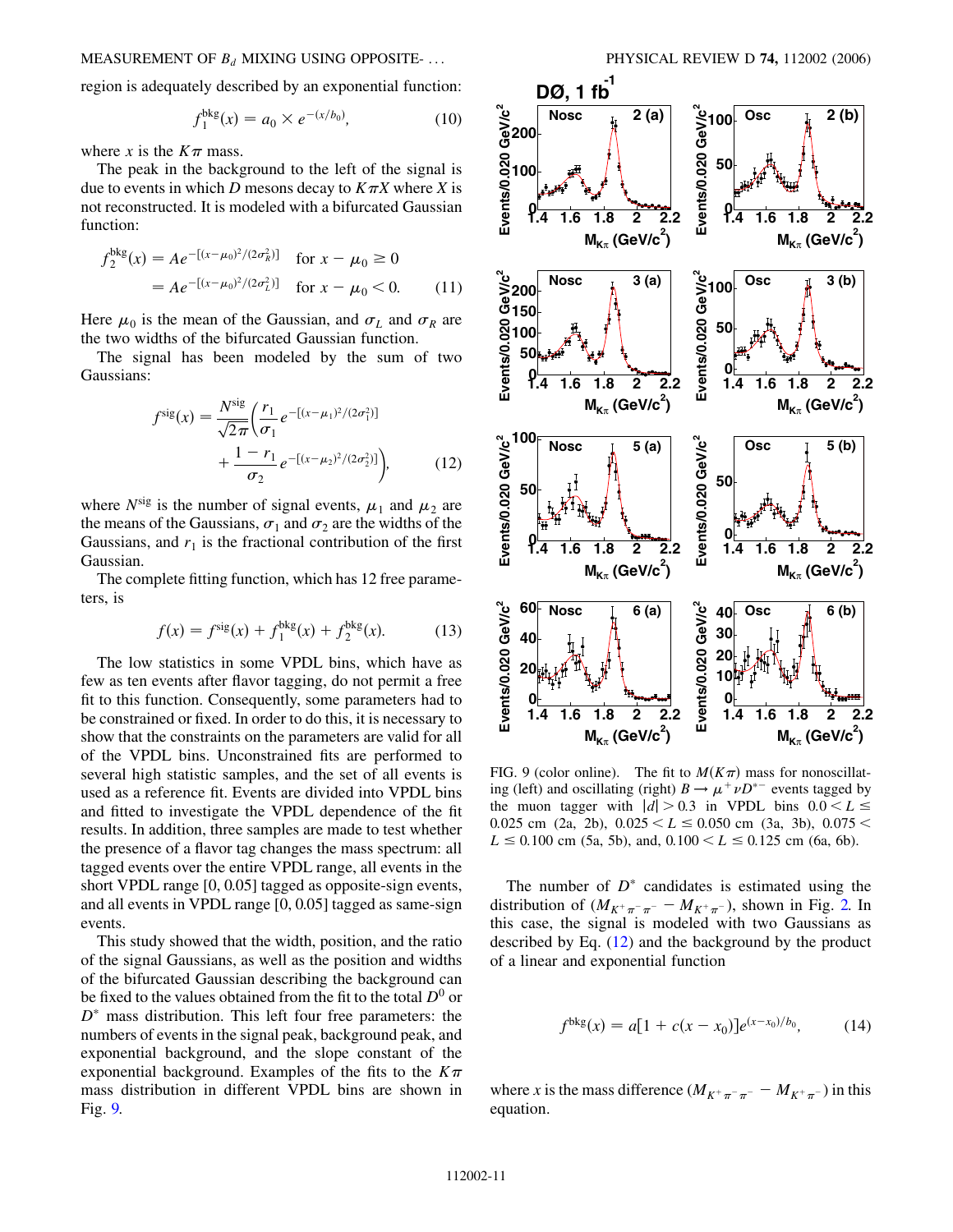$\boldsymbol{n}$ 

### **B. Expected flavor asymmetry**

For a given type of  $B_q$  meson  $(q = u, d, s)$ , the distribution of the visible proper decay-length *L* is given by

$$
n_u^{\text{nos}}(L, K) = \frac{1}{2} \cdot \frac{K}{c\tau(B^+)} e^{(-(KL)/(c\tau(B^+)))} (1 + \mathcal{D}_u), \quad (15)
$$

$$
n_u^{\text{osc}}(L, K) = \frac{1}{2} \cdot \frac{K}{c\tau(B^+)} e^{(-(KL)/(c\tau(B^+)))} (1 - \mathcal{D}_u), \quad (16)
$$

$$
n_d^{\text{nos}}(L, K) = \frac{1}{2} \cdot \frac{K}{c\tau(B^0)} e^{(-(KL)/(c\tau(B^0)))}
$$

$$
\cdot \left[1 + \mathcal{D}_d \cos\left(\Delta m_d \frac{KL}{c}\right)\right],\qquad(17)
$$

$$
C_d^{\text{osc}}(L, K) = \frac{1}{2} \cdot \frac{K}{c\tau(B^0)} e^{(-(KL)/(c\tau(B^0)))}
$$

$$
\cdot \left[1 - \mathcal{D}_d \cos\left(\Delta m_d \frac{KL}{c}\right)\right],\qquad(18)
$$

$$
n_s^{\text{nos}}(L, K) = \frac{1}{2} \cdot \frac{K}{c\tau(B_s^0)} e^{(-(KL)/(c\tau(B_s^0)))}, \tag{19}
$$

$$
n_s^{\rm osc}(L, K) = \frac{1}{2} \cdot \frac{K}{c\tau(B_s^0)} e^{(-(KL)/(c\tau(B_s^0)))}.
$$
 (20)

Here  $\tau$  is the lifetime of the *B* meson,  $\Delta m_d$  is the mixing frequency of  $B^0$  mesons, the factor  $K = P_T^{\mu D^0} / P_T^B$  reflects the difference between the measured  $(P_T^{\mu D^0})$  and true  $(P_T^B)$ momenta of the *B* meson. The  $B^+$  meson does not oscillate, and it is assumed in these studies that the  $B_s^0$  meson oscillates with infinite frequency. The flavor tagging dilution is given by  $D$ . In general, it can be different for  $B^0$  and  $B^+$ . In our study we verified the assumption that  $\mathcal{D}_d = \mathcal{D}_u$ for our opposite-side flavor tagging.

The transition from the true to the experimentally measured visible proper decay-length  $L^M$  is achieved by integration over the *K*-factor distribution and convolution with the resolution function:

$$
N_{q,j}^{\text{nos/osc}}(L^M) = \int dL R_j (L - L^M) \varepsilon_j(L) \theta(L)
$$

$$
\times \int dK D_j(K) n_{q,j}^{\text{nos/osc}}(L, K). \qquad (21)
$$

Here  $R_j(L - L^M)$  is the detector resolution in the VPDL, and  $\varepsilon_j(L)$  is the reconstruction efficiency for a given channel *j* of  $B_q$  meson decay. The step function  $\theta(L)$  forces *L* to be positive in the integration.  $L^M$  can be negative due to resolution effects. The function  $D_i(K)$  is a normalized distribution of the *K*-factor in a given channel *j*, obtained from simulated events.

In addition to the main decay channel  $B \to \mu^+ \nu \bar{D}^0 X$ , the process  $c\bar{c} \to \mu^+ \nu \bar{D}^0 X$  contributes to the selected final state. A dedicated analysis is developed to study this process, both in data and in simulation. It shows that the pseudo decay length, constructed from the crossing of the  $\mu$  and  $\bar{D}^0$  trajectories, is distributed around zero with  $\sigma \approx$ 150  $\mu$ m. The distribution  $N^{c\bar{c}}(L^M)$  of the VPDL for this process is taken from simulation. It is assumed that the production ratio  $(c \rightarrow D^*)/(c \rightarrow D^0)$  is the same as in semileptonic *B* decays and that the flavor tagging for the  $c\bar{c}$  events gives the same rate of oscillated and nonoscillated events. The fraction  $f_{c\bar{c}}$  of  $c\bar{c}$  events is obtained from the fit.

Taking into account all of the above-mentioned contributions, the expected number of (non)oscillated events in the *i*th bin of VPDL is

$$
N_i^{e,\text{nos/osc}} = \int_i dL^M (1 - f_{c\bar{c}}) \bigg( \sum_{q=u,d,s} \sum_j \text{Br}_j \cdot N_{q,j}^{\text{nos/osc}} (L^M) \bigg) + \int_i dL^M f_{c\bar{c}} N_{c\bar{c}} (L^M). \tag{22}
$$

Here the integration  $\int_i dL^M$  is taken over a given interval *i*, the sum  $\sum_j$  is taken over all decay channels  $B_q \rightarrow$  $\mu^+ \nu \bar{D}^0 X$  contributing to the selected sample, and Br<sub>j</sub> is the branching fraction of channel *j*.

<span id="page-11-0"></span>Finally, the expected value of asymmetry,  $A_i^e(\Delta m, f_{c\bar{c}}, \mathcal{D}_d, \mathcal{D}_u)$ , for the interval *i* of the measured VPDL is given by

$$
A_i^e(\Delta m, f_{c\bar{c}}, \mathcal{D}_d, \mathcal{D}_u) = \frac{N_i^{e,\text{nos}} - N_i^{e,\text{osc}}}{N_i^{e,\text{nos}} + N_i^{e,\text{osc}}}.
$$
 (23)

The expected asymmetry can be computed both for the  $D^*$  and the  $D^0$  samples. The only difference between them is due to the different relative contributions of various decay channels of *B* mesons.

For the computation of  $A_i^e$ , the *B* meson lifetimes and the branching fractions Br*<sup>j</sup>* are taken from the Particle Data Group (PDG) [[11](#page-18-10)]. They are discussed in the following section. The functions  $D_i(K)$ ,  $R_i(L)$ , and  $\varepsilon_i(L)$  are obtained from MC simulation. Variations of these inputs within their uncertainties are included in the systematic uncertainties.

### **C. Sample composition**

There is a cross-contamination between the  $b \rightarrow B^0 \rightarrow$  $\mu^+ \nu \bar{D}^0 X$ ,  $b \to B^0_s \to \mu^+ \nu \bar{D}$ and  $b \rightarrow B^+ \rightarrow$  $\mu^+ \nu \bar{D}^0 X$  samples. To determine the composition of the selected samples, we studied all possible decay chains for  $B^0$ ,  $B_s^0$ , and  $B^+$  with their corresponding branching fractions, from which we estimated the sample composition in the  $D^*$  and  $D^0$  samples.

The following decay channels of *B* mesons are considered for the  $D^*$  sample:

$$
B^0 \to \mu^+ \nu D^{*-}, \qquad B^0 \to \mu^+ \nu D^{**-} \to \mu^+ \nu D^{*-} X,
$$
  

$$
B^+ \to \mu^+ \nu \bar{D}^{**0} \to \mu^+ \nu D^{*-} X, \qquad B^0_s \to \mu^+ \nu D^{*-} X;
$$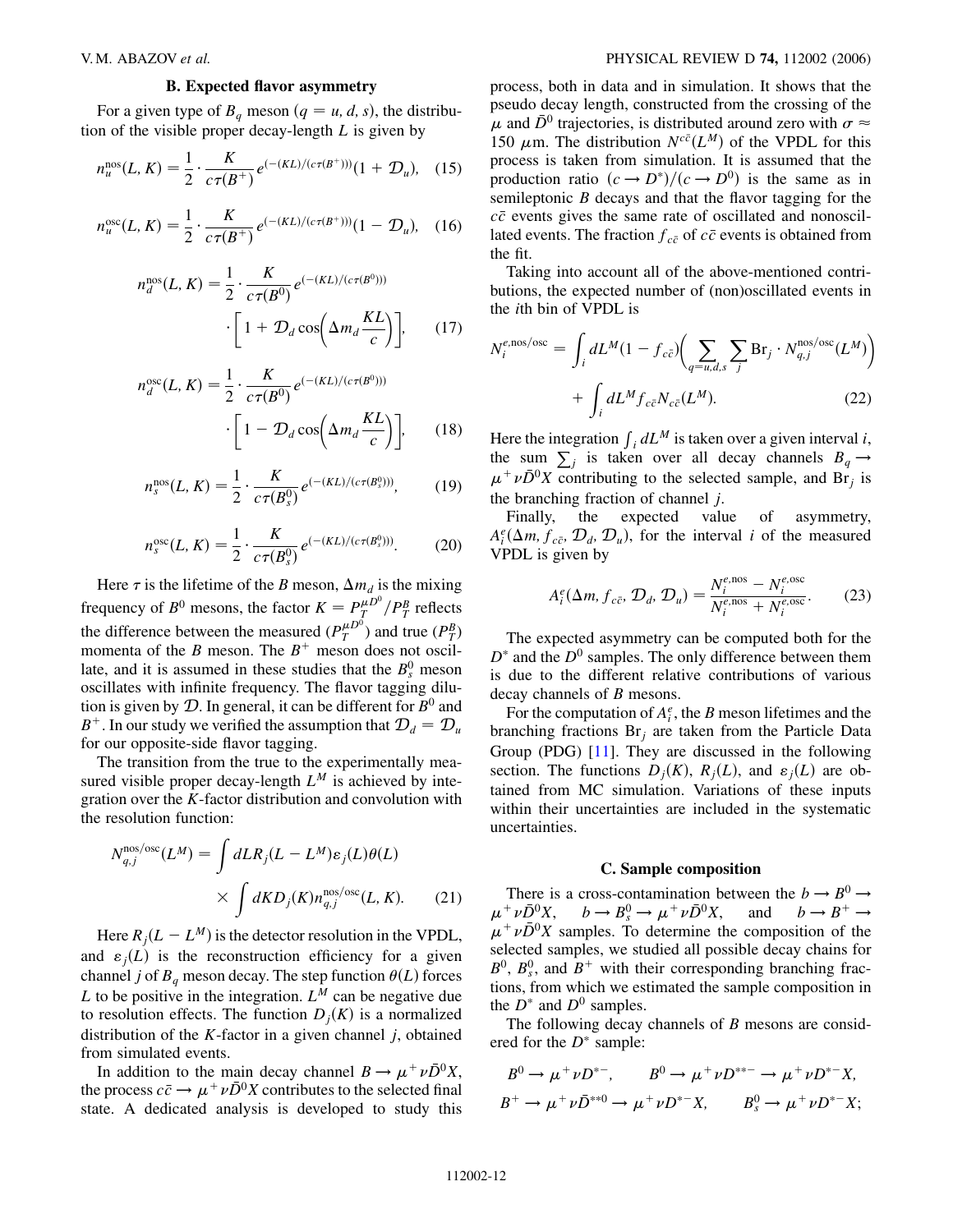MEASUREMENT OF *Bd* MIXING USING OPPOSITE- ... PHYSICAL REVIEW D **74,** 112002 (2006)

and for the  $D^0$  sample:

$$
B^+ \to \mu^+ \nu \bar{D}^0,
$$
  
\n
$$
B^+ \to \mu^+ \nu \bar{D}^{*0},
$$
  
\n
$$
B^+ \to \mu^+ \nu \bar{D}^{*0} \to \mu^+ \nu \bar{D}^0 X,
$$
  
\n
$$
B^+ \to \mu^+ \nu \bar{D}^{*0} \to \mu^+ \nu \bar{D}^{*0} X,
$$
  
\n
$$
B^0 \to \mu^+ \nu D^{**-} \to \mu^+ \nu \bar{D}^0 X,
$$
  
\n
$$
B^0 \to \mu^+ \nu D^{**-} \to \mu^+ \nu \bar{D}^{*0} X,
$$
  
\n
$$
B^0_s \to \mu^+ \nu \bar{D}^0 X,
$$
  
\n
$$
B^0_s \to \mu^+ \nu \bar{D}^{*0} X.
$$

Here, and in the following, the symbol " $D^{**}$ " denotes both narrow and wide  $D^{**}$  resonances, as well as nonresonant  $D\pi$  and  $D^*\pi$  production.

The most recent PDG values [[11](#page-18-10)] are used to determine the branching fractions of decays contributing to the  $D^0$ and  $D^*$  samples:

$$
Br(B^+ \to \mu^+ \nu \bar{D}^0) = (2.15 \pm 0.22) \times 10^{-2},
$$
  
\n
$$
Br(B^0 \to \mu^+ \nu D^-) = (2.14 \pm 0.20) \times 10^{-2},
$$
  
\n
$$
Br(B^+ \to \mu^+ \nu \bar{D}^{*0}) = (6.5 \pm 0.5) \times 10^{-2},
$$
  
\n
$$
Br(B^0 \to \mu^+ \nu D^{*-}) = (5.44 \pm 0.23) \times 10^{-2}.
$$

 $Br(B^+ \to \mu^+ \nu \bar{D}^{*0})$  is estimated using the following inputs:

$$
Br(B \to \mu^+ \nu X) = (10.73 \pm 0.28) \times 10^{-2},
$$
  
\n
$$
Br(B^0 \to \mu^+ \nu X) = \tau(B^0) / \tau(B^+) \cdot Br(B^+ \to \mu^+ \nu X),
$$
  
\n
$$
Br(B^+ \to \mu^+ \nu \bar{D}^{**0}) = Br(B^+ \to \mu^+ \nu X)
$$
  
\n
$$
- Br(B^+ \to \mu^+ \nu \bar{D}^{*0})
$$
  
\n
$$
- Br(B^+ \to \mu^+ \nu \bar{D}^{*0}),
$$
 (24)

where  $\tau(B^0)$  is the  $B^0$  lifetime, and  $\tau(B^+)$  is the  $B^+$  lifetime. The following value is obtained:

$$
Br(B^+ \to \mu^+ \nu \bar{D}^{**0}) = (2.70 \pm 0.47) \times 10^{-2}. \tag{25}
$$

 $Br(B^0 \to \mu^+ \nu D^{**-})$  is obtained as follows:

$$
Br(B^{0} \to \mu^{+} \nu D^{**-}) = Br(B^{0} \to \mu^{+} \nu X)
$$
  
- Br(B^{0} \to \mu^{+} \nu D^{-})  
- Br(B^{+} \to \mu^{+} \nu D^{\*-}),  

$$
Br(B^{0} \to \mu^{+} \nu D^{**-}) = \frac{\tau(B^{0})}{\tau(B^{+})} \cdot Br(B^{+} \to \mu^{+} \nu \bar{D}^{**0})
$$

 $Br(B^+ \to \mu^+ \nu \bar{D}^{**0} \to \mu^+ \nu D^{*-} X)$  is estimated from the following inputs  $[12,13]$  $[12,13]$  $[12,13]$  $[12,13]$  $[12,13]$ :

$$
Br(\bar{b} \to l^+ \nu D^{*-} \pi^+ X) = (4.73 \pm 0.8 \pm 0.6) \times 10^{-3},
$$
  
\n
$$
Br(\bar{b} \to l^+ \nu D^{*-} \pi^+ X) = (4.80 \pm 0.9 \pm 0.5) \times 10^{-3},
$$
  
\n
$$
Br(\bar{b} \to l^+ \nu D^{*-} \pi^+ X) = (0.6 \pm 0.7 \pm 0.2) \times 10^{-3}
$$

and assuming  $Br(b \to B^+) = (0.397 \pm 0.010)$  [\[11\]](#page-18-10). The usual practice in estimating this decay rate is to neglect the contributions of the decays  $D^{**} \to D^* \pi \pi$ . However, the above data allows us to take these decays into account.

Neglecting the decays  $D^{**} \to D^* \pi \pi \pi$ , the available measurements can be expressed as

$$
Br(\bar{B} \to l^+ \nu D^{*-} \pi^+ X) = Br(B^+ \to l^+ \nu D^{*-} \pi^+ X^0),
$$
  
+ 
$$
Br(B^0 \to l^+ \nu D^{*-} \pi^+ \pi^-),
$$
  

$$
Br(\bar{B} \to l^+ \nu D^{*-} \pi^- X) = Br(B^0 \to l^+ \nu D^{*-} \pi^+ \pi^-).
$$

From these relations and using the above measurements, we obtain

$$
Br(B^+ \to \mu^+ \nu \bar{D}^{**0} \to l^+ \nu D^{*-} X) = (1.06 \pm 0.24) \times 10^{-2}.
$$
\n(26)

All other factors for the Br( $B \to \mu^+ \nu \bar{D}^{**} \to \mu^+ \nu \bar{D}^* X$ ) are obtained assuming the following relations,

$$
\frac{\text{Br}(B^0 \to \mu^+ \nu D^{**} \to \mu^+ \nu D^* \pi)}{\text{Br}(B^+ \to \mu^+ \nu \bar{D}^{**0} \to \mu^+ \nu D^* \pi)} = \tau(B^0)/\tau(B^+),
$$
  

$$
\frac{\text{Br}(B \to \mu^+ \nu \bar{D}^{**} \to \mu^+ \nu \bar{D}^* \pi^+)}{\text{Br}(B \to \mu^+ \nu \bar{D}^{**} \to \mu^+ \nu \bar{D}^* \pi^0)} = 2.
$$

 $Br(B \to \mu^+ \nu \bar{D}^{**} \to \mu^+ \nu \bar{D}X)$  is estimated from the following inputs:

$$
\frac{\text{Br}(B \to \mu^+ \nu \bar{D}^{**} \to \mu^+ \nu \bar{D} \pi^+)}{\text{Br}(B \to \mu^+ \nu \bar{D}^{**} \to \mu^+ \nu \bar{D} \pi^0)} = 2,
$$

$$
Br(B \to \mu^+ \nu \bar{D}^{**}) = Br(B \to \mu^+ \nu \bar{D}^{**} \to \mu^+ \nu \bar{D}X) + Br(B \to \mu^+ \nu \bar{D}^{**} \to \mu^+ \nu \bar{D}^* X).
$$

To estimate branching fractions for  $B_s^0$  decays,  $Br(B_s^0 \rightarrow$  $\mu^+ \nu D_s^- X$  = (7.9 ± 2.4) × 10<sup>-2</sup> is taken from Ref. [\[11\]](#page-18-10) and the following assumptions are used:

$$
\frac{\text{Br}(B_s^0 \to \mu^+ \nu X)}{\text{Br}(B^0 \to \mu^+ \nu X)} = \tau(B_s^0) / \tau(B^0), \n\frac{\text{Br}(B_s^0 \to \mu^+ \nu D_s^{**} \to \mu^+ \nu D^{*-} X)}{\text{Br}(B_s^0 \to \mu^+ \nu D_s^{**} \to \mu^+ \nu \bar{D}^{*0} X)} = 1,
$$

where  $\tau(B_s^0)$  is the  $B_s^0$  meson lifetime. In addition, it is assumed that

$$
\frac{\text{Br}(B_s^0 \to \mu^+ \nu D_s^{**} \to \mu^+ \nu D^* X)}{\text{Br}(B_s^0 \to \mu^+ \nu D_s^{**})} = 0.35. \tag{27}
$$

There is no experimental measurement of this ratio yet and to estimate the corresponding systematic uncertainty, this ratio is varied between 0 and 1.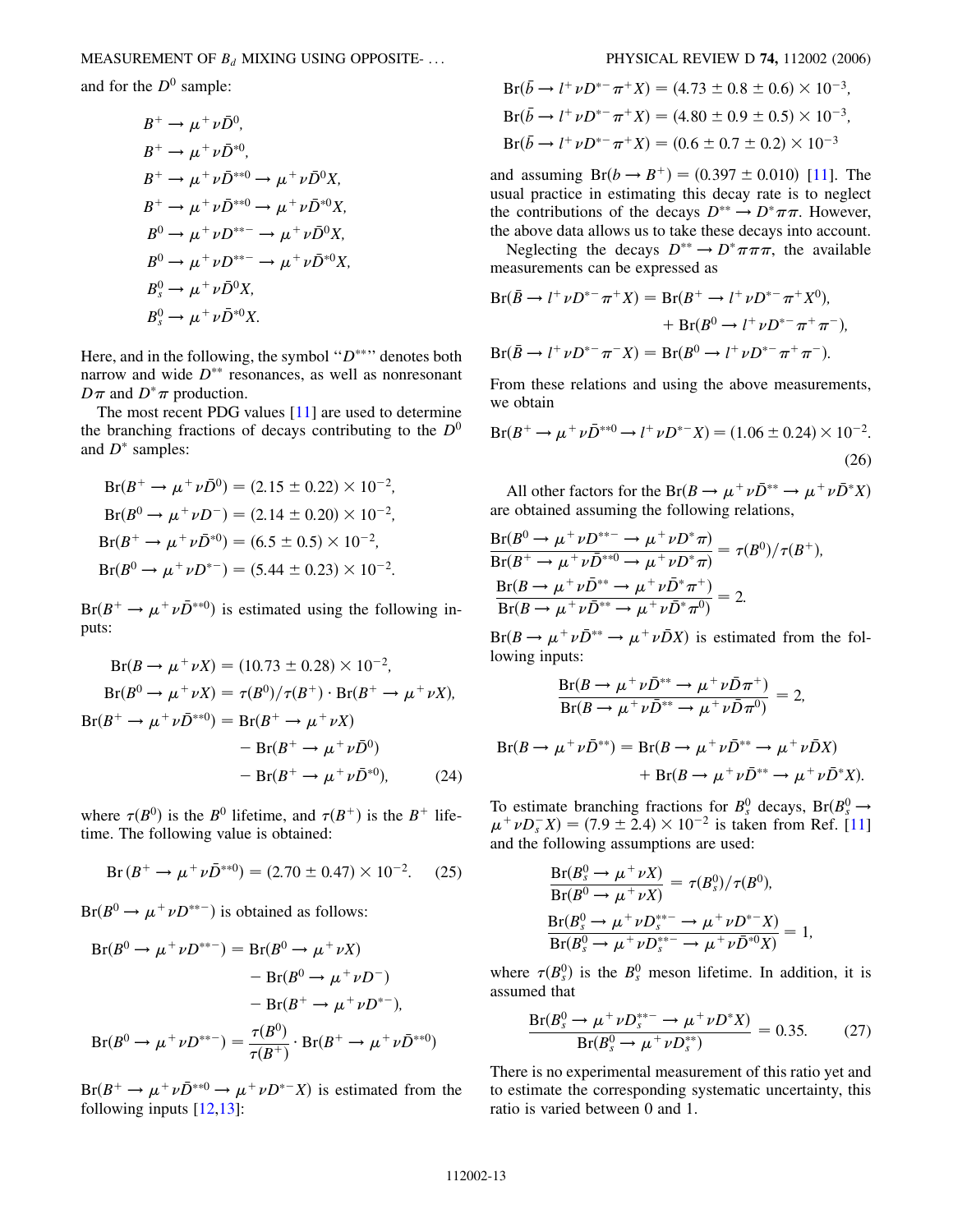Since the  $D^*$  sample is selected by the cut on the mass difference  $\Delta M = M(D^0 \pi) - M(D^0)$ , there is a small additional contribution of  $B \to \mu^+ \nu \bar{D}^0$  events to the  $D^*$  sample, when  $D^0$  is randomly combined with a pion from the combinatorial background. The fraction of this contribution is estimated using  $\mu^+ \bar{D}^0 \pi^+$  events. These events are selected applying all the criteria for the  $D^*$  sample, described in Sec. III, except that the wrong charge correlation of muon and pion is required, i.e., the muon and the pion are required to have the same charge. The number of  $D^0$ events is determined using the same fitting procedure as for the *D*<sup>\*</sup> sample, and the additional fraction of  $B \to \mu^+ \nu \bar{D}^0$ events in the *D*<sup>\*</sup> sample is estimated to be  $(4.00 \pm 0.85) \times$  $10^{-2}$ . This fraction is included in the fitting procedure and the uncertainty in this value is taken into account in the overall systematics.

In addition to these branching fractions, various decay chains are affected differently by the *B* meson selection cuts, and the corresponding reconstruction efficiencies are determined from simulation to correct for this effect. Taking into account these efficiencies, the composition of the *D*<sup>\*</sup> sample is estimated to be (0.86  $\pm$  0.03) *B*<sup>0</sup>, (0.13  $\pm$ 0.03)  $B^+$ , and (0.01  $\pm$  0.01)  $B_s^0$ . The  $D^0$  sample contains  $0.83 \pm 0.03$   $B^+$ ,  $(0.16 \pm 0.04)$   $B^0$ , and  $(0.01 \pm 0.01)$   $B_s^0$ .

## **VIII. RESULTS**

For each sample of tagged events, the observed and expected asymmetries are determined using Eqs. [\(9\)](#page-9-1) and [\(23\)](#page-11-0) in all VPDL bins, and the values of  $\Delta m_d$ ,  $f_{c\bar{c}}$ ,  $\mathcal{D}_u$ , and  $\mathcal{D}_d$  are obtained from a simultaneous  $\chi^2$  fit:

$$
\chi^2(\Delta m_d, f_{c\bar{c}}, \mathcal{D}_d, \mathcal{D}_u) = \chi^2_{D^s}(\Delta m_d, f_{c\bar{c}}, \mathcal{D}_d, \mathcal{D}_u) + \chi^2_{D^0}(\Delta m_d, f_{c\bar{c}}, \mathcal{D}_d, \mathcal{D}_u);
$$
\n(28)

$$
\chi_{D^*}^2(\Delta m_d, f_{c\bar{c}}, \mathcal{D}_d, \mathcal{D}_u)
$$
  
= 
$$
\sum_i \frac{[A_{i,D^*} - A_{i,D^*}^e(\Delta m_d, f_{c\bar{c}}, \mathcal{D}_d, \mathcal{D}_u)]^2}{\sigma^2(A_{i,D^*})};
$$
 (29)

$$
\chi_{D^0}^2(\Delta m_d, f_{c\bar{c}}, \mathcal{D}_d, \mathcal{D}_u)
$$
  
= 
$$
\sum_i \frac{[A_{i,D^0} - A_{i,D^0}^e(\Delta m_d, f_{c\bar{c}}, \mathcal{D}_d, \mathcal{D}_u)]^2}{\sigma^2(A_{i,D^0})}.
$$
 (30)

<span id="page-13-0"></span>Here  $\sum_i$  is the sum over all VPDL bins. Examples of the  $\chi^2$ fit to the flavor asymmetry minimization given in Eq.  $(28)$ is shown in Fig. [10.](#page-13-1)

The performance of the flavor tagging method is studied separately for the muon, electron, and secondary vertex taggers using events with  $|d| > 0.3$ . Results are given in Tables I, II, and III. All uncertainties in these tables are statistical only and do not include systematic uncertainties. The performances of the combined tagger defined in Sec. V B for events with  $|d| > 0.3$  and the alternative

<span id="page-13-1"></span>

FIG. 10 (color online). Asymmetries obtained in the  $D^*$  and  $D^0$  sample with the combined tagger in |*d*| bins. Circles are data, and the result of the fit is superimposed.

multidimensional tagger defined in Sec. VI for events with  $|d| > 0.37$  are also shown. The cut on  $|d|$  is somewhat different for the multidimensional tagger as the calibration is different and we compare the dilutions for the same tag efficiency for the two taggers. The tagging efficiencies shown in Tables I and  $II$  are computed using events with  $VPDL = [0.025, 0.250]$ . This selection reduces the contribution from  $c\bar{c} \rightarrow \mu^+ \nu D^0 X$  events, since they have a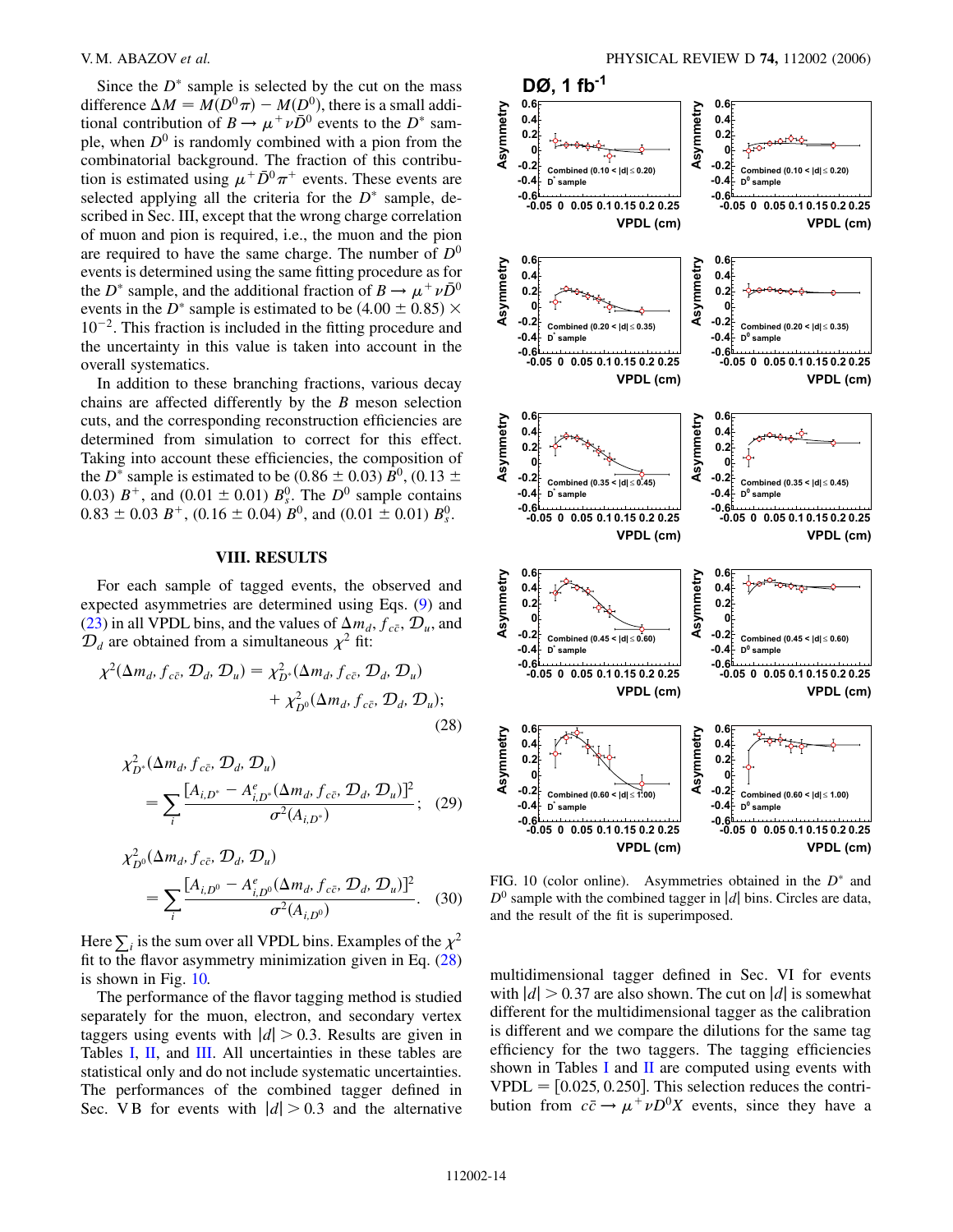TABLE I. Tagging performance for the  $D^*$  sample for different taggers and subsamples. Uncertainties are statistical only.

| Tagger                           | $\varepsilon$ (%) | $\mathcal{D}_d$   | $\epsilon\mathcal{D}_d^2$ (%) |
|----------------------------------|-------------------|-------------------|-------------------------------|
| Muon ( $ d  > 0.3$ )             | $6.61 \pm 0.12$   | $0.473 \pm 0.027$ | $1.48 \pm 0.17$               |
| Electron ( $ d  > 0.3$ )         | $1.83 \pm 0.07$   | $0.341 \pm 0.058$ | $0.21 \pm 0.07$               |
| SV Charge $( d  > 0.3)$          | $2.77 \pm 0.08$   | $0.424 \pm 0.048$ | $0.50 \pm 0.11$               |
| Combined ( $ d  > 0.3$ )         | $11.14 \pm 0.15$  | $0.443 \pm 0.022$ | $2.19 \pm 0.22$               |
| Multidim. $( d  > 0.37)$         | $10.98 \pm 0.15$  | $0.395 \pm 0.022$ | $1.71 \pm 0.19$               |
| Combined $(0.10 <  d  \le 0.20)$ | $4.63 \pm 0.10$   | $0.084 \pm 0.031$ | $0.03 \pm 0.02$               |
| Combined $(0.20 <  d  \le 0.35)$ | $5.94 \pm 0.12$   | $0.236 \pm 0.027$ | $0.33 \pm 0.08$               |
| Combined $(0.35 <  d  \le 0.45)$ | $3.89 \pm 0.09$   | $0.385 \pm 0.034$ | $0.58 \pm 0.10$               |
| Combined $(0.45 <  d  \le 0.60)$ | $4.36 \pm 0.10$   | $0.512 \pm 0.032$ | $1.14 \pm 0.14$               |
| Combined $(0.60 <  d  \le 1.00)$ | $1.13 \pm 0.05$   | $0.597 \pm 0.058$ | $0.40 \pm 0.08$               |

TABLE II. Tagging performance for the  $D^0$  sample for different taggers and subsamples. For comparison, the dilution  $\mathcal{D}'_d$  measured in the *D*<sup>\*</sup> sample with addition of wrong sign  $\mu^+ \nu \bar{D}^0 \pi^+$  events is also shown. Uncertainties are statistical only.

| Tagger                           | $\varepsilon$ (%) | $\mathcal{D}_u$   | $\mathcal{D}_d'$  | $\varepsilon\mathcal{D}^2_\mu$ (%) |
|----------------------------------|-------------------|-------------------|-------------------|------------------------------------|
| Muon ( $ d  > 0.3$ )             | $7.10 \pm 0.09$   | $0.444 \pm 0.015$ | $0.463 \pm 0.028$ | $1.400 \pm 0.096$                  |
| Electron $( d  > 0.3)$           | $1.88 \pm 0.05$   | $0.445 \pm 0.032$ | $0.324 \pm 0.060$ | $0.372 \pm 0.054$                  |
| SV Charge $( d  > 0.3)$          | $2.81 \pm 0.06$   | $0.338 \pm 0.026$ | $0.421 \pm 0.049$ | $0.320 \pm 0.050$                  |
| Combined $( d  > 0.3)$           | $11.74 \pm 0.11$  | $0.419 \pm 0.012$ | $0.434 \pm 0.023$ | $2.058 \pm 0.121$                  |
| Multidim. $( d  > 0.37)$         | $11.67 \pm 0.11$  | $0.363 \pm 0.012$ | $0.384 \pm 0.023$ | $1.540 \pm 0.106$                  |
| Combined $(0.10 <  d  \le 0.20)$ | $4.59 \pm 0.08$   | $0.104 \pm 0.017$ | $0.079 \pm 0.029$ | $0.050 \pm 0.016$                  |
| Combined $(0.20 <  d  \le 0.35)$ | $6.10 \pm 0.09$   | $0.234 \pm 0.014$ | $0.212 \pm 0.024$ | $0.335 \pm 0.042$                  |
| Combined $(0.35 <  d  \le 0.45)$ | $3.98 \pm 0.07$   | $0.361 \pm 0.018$ | $0.364 \pm 0.032$ | $0.519 \pm 0.052$                  |
| Combined $(0.45 <  d  \le 0.60)$ | $4.77 \pm 0.07$   | $0.504 \pm 0.016$ | $0.489 \pm 0.030$ | $1.211 \pm 0.077$                  |
| Combined $(0.60 <  d  \le 1.00)$ | $1.17 \pm 0.04$   | $0.498 \pm 0.031$ | $0.572 \pm 0.056$ | $0.290 \pm 0.038$                  |

TABLE III. Measured value of  $\Delta m_d$  and  $f_{c\bar{c}}$  for different taggers and subsamples.

| Tagger                           | $\Delta m_d$ (ps <sup>-1</sup> ) | $f_{c\bar{c}}$    |
|----------------------------------|----------------------------------|-------------------|
| Muon                             | $0.502 \pm 0.028$                | $0.013 \pm 0.010$ |
| Electron                         | $0.481 \pm 0.067$                | $0.058 \pm 0.045$ |
| SV Charge                        | $0.553 \pm 0.053$                | $0.096 \pm 0.050$ |
| Multidim.                        | $0.502 \pm 0.026$                | $0.031 \pm 0.014$ |
| Combined ( $ d  > 0.3$ )         | $0.513 \pm 0.023$                | $0.033 \pm 0.013$ |
| Combined $(0.10 <  d  \le 0.20)$ | $0.506 \pm 0.209$                | $0.495 \pm 0.505$ |
| Combined $(0.20 <  d  \le 0.35)$ | $0.523 \pm 0.064$                | $0.021 \pm 0.025$ |
| Combined $(0.35 <  d  \le 0.45)$ | $0.531 \pm 0.042$                | $0.063 \pm 0.038$ |
| Combined $(0.45 <  d  \le 0.60)$ | $0.510 \pm 0.032$                | $0.010 \pm 0.010$ |
| Combined $(0.60 <  d  \le 1.00)$ | $0.456 \pm 0.049$                | $0.032 \pm 0.026$ |

VPDL distribution with zero mean and  $\sigma \approx 150 \ \mu \text{m}$  as described in Sec. VII.

<span id="page-14-0"></span>Individual taggers give compatible values of  $\Delta m_d$  and  $f_{c\bar{c}}$ , as can be seen in Table III. For the combined tagger with  $|d| > 0.3$ , the following results are obtained:

$$
\varepsilon \mathcal{D}_d^2 = (2.19 \pm 0.22)\%,
$$
  
\n
$$
\Delta m_d = 0.513 \pm 0.023 \text{ ps}^{-1},
$$
  
\n
$$
f_{c\bar{c}} = (3.3 \pm 1.3)\%.
$$
\n(31)

The multidimensional tagger which used simulation for the description of pdf's as described in Sec. VI gives consistent results both for the  $\Delta m_d$  and the fraction  $f_{c\bar{c}}$ , which is used as a cross-check of the main tagging algorithm.

One of the goals of this analysis is to verify the assumption of independence of the opposite-side flavor tagging on the type of the reconstructed *B* meson. It can be seen from Tables I and II that the measured flavor tagging performance for  $B^0$  events is slightly better than for  $B^+$  events, both for individual and combined taggers. This difference can be explained by the better selection of  $\mu^+ \nu D^{*-}$  events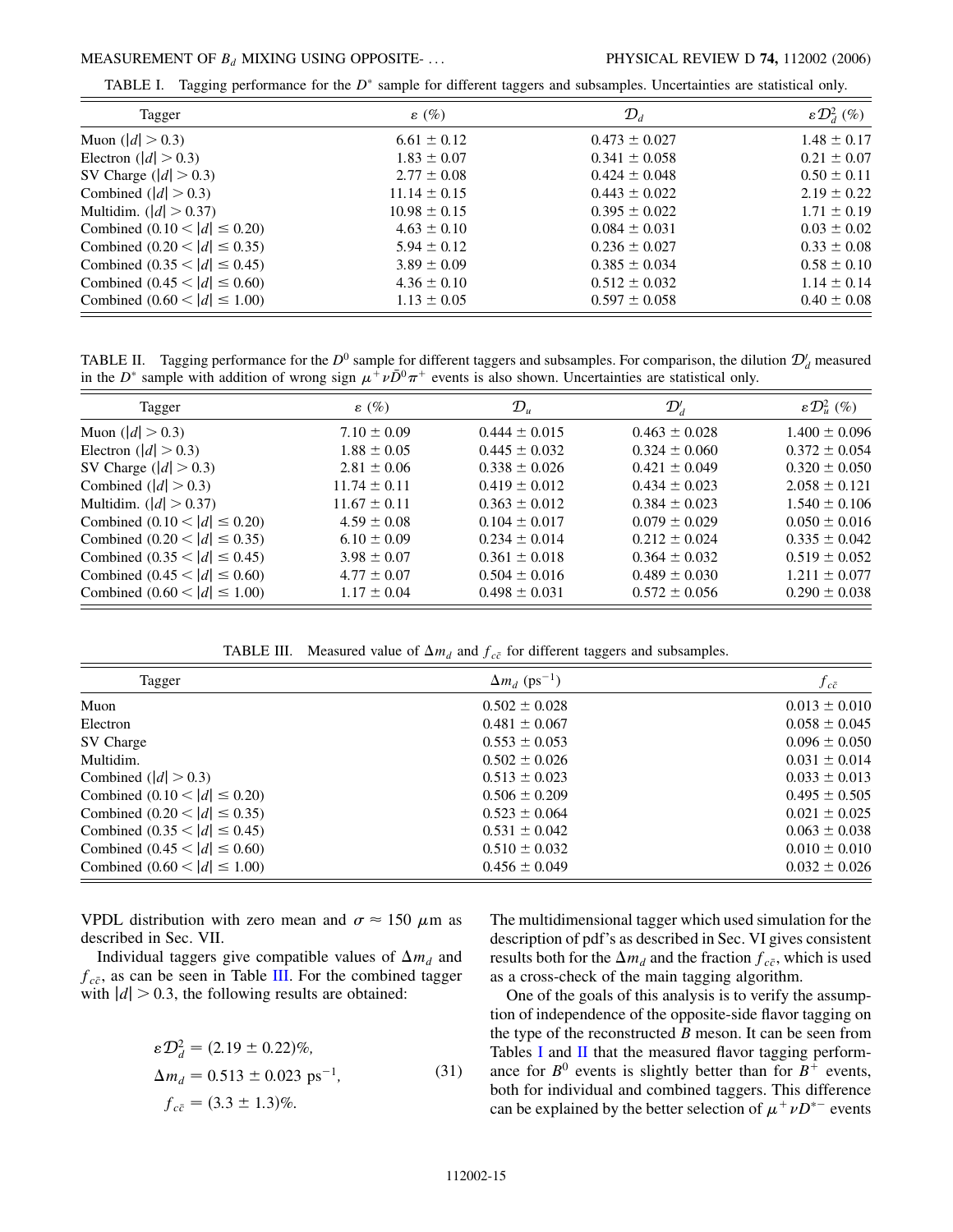due to an additional requirement of the charge correlation between the muon and pion from  $D^{*-} \to D^0 \pi^-$  decay. The  $D^0$  sample can contain events with a wrongly selected muon. Since the charge of the muon determines the flavor asymmetry, such a background can reduce the measured  $B<sup>+</sup>$  dilution. The charge correlation between the muon and the pion suppresses this background and results in a better measurement of the tagging performance.

To verify this hypothesis, a special sample of events satisfying all conditions for the  $D^*$  sample, except the requirement of the charge correlation between the muon and the pion, is selected. The dilution  $\mathcal{D}'_d$  for this sample is shown in Table II. It can be seen that  $\mathcal{D}'_d$  is systematically lower than  $\mathcal{D}_d$  for both the individual and the combined taggers.  $\mathcal{D}'_d$  is the right quantity to be compared with  $\mathcal{D}_u$ and Table II shows that they are statistically compatible. This result, therefore, confirms the expectation of the same performance of the opposite-side flavor tagging for  $B^+$  and  $B<sup>0</sup>$  events. It also shows that contribution of background in the  $D^0$  sample reduces the measured dilution for  $B^+$ events. Thus, the dilution measured in the  $D^*$  sample can be used for the  $B_s^0$  mixing measurement, where a similar charge correlation between the muon and  $D<sub>s</sub>$  is required.

By construction, the dilution for each event should strongly depend on the magnitude of the tagging variable *d*. This property becomes important in the  $B_s^0$  mixing measurement, since in this case the dilution of each event can be estimated using the value of *d* and can be included in a likelihood function, improving the sensitivity of the measurement. To test the dependence of the dilution on *d*, all tagged events are divided into subsamples with 0*:*1 *<*  $|d| \leq 0.2$ ,  $0.2 < |d| \leq 0.35$ ,  $0.35 < |d| \leq 0.45$ ,  $0.45 <$  $|d| \leq 0.6$ , and  $|d| > 0.6$ . The overall tagging efficiency for this sample is  $(19.95 \pm 0.21)\%$ . The dilutions obtained are shown in Table I. Their strong dependence on the value of the tagging variable is clearly seen. This allows us to perform a dilution calibration and obtain the measured dilution  $\mathcal{D}_d$  as a function of the predicted value |*d*|. This is used to provide an event-by-event dilution for the *Bs* mixing analysis and the calibration derived in this analysis is used for the two sided C.L. on  $B_s$  mixing, obtained by D0 [\[14\]](#page-18-13). The overall tagging power, computed as the sum of the tagging powers in all subsamples, is

$$
\varepsilon \mathcal{D}_d^2 = (2.48 \pm 0.21)\%.
$$
 (32)

<span id="page-15-0"></span>The measured oscillation parameters  $\Delta m_d$  for all considered taggers and subsamples are given in Table III. They are compatible with the world average value  $\Delta m_d =$  $0.502 \pm 0.007$  ps<sup>-1</sup> [[11](#page-18-10)] in each instance.

The final mixing parameter  $\Delta m_d$  is obtained from the simultaneous fit of the flavor asymmetry in the various tagging variable subsamples defined above. The fraction  $f_{c\bar{c}}$  is constrained to be the same for all subsamples. The result is

|                                                             | Default  | Variation       |             | $\Delta m_d$ (ps <sup>-1</sup> ) |           |  |
|-------------------------------------------------------------|----------|-----------------|-------------|----------------------------------|-----------|--|
|                                                             |          | (a)             | (b)         | (a)                              | (b)       |  |
| $Br(B^0 \rightarrow D^{*-} \mu^+ \nu)$                      | 5.44     | $-0.23$         | 0.23        | 0.002                            | $-0.002$  |  |
| $Br(B \to D^* \pi \mu \nu X)$                               | 1.07     | $-0.17$         | 0.17        | $-0.0078$                        | 0.0078    |  |
| $R^{**}$                                                    | 0.35     | $\mathbf{0}$    | 1.0         | 0.0006                           | $-0.0012$ |  |
| $B$ lifetimes                                               | 0.05022  | $-0.00054$      | 0.00054     | 0.0008                           | $-0.0008$ |  |
| Resolution scale factor                                     | $\cdots$ | 1.2             | 0.8         | 0.0021                           | $-0.0021$ |  |
| Alignment                                                   | .        | $-10 \mu m$     | $+10 \mu m$ | $-0.004$                         | $+0.004$  |  |
| $K$ -factor                                                 | $\cdots$ | $-2%$           | $+2\%$      | 0.0098                           | $-0.0094$ |  |
| Efficiency                                                  | .        | $-12%$          | $+12%$      | $-0.0054$                        | 0.0052    |  |
| Fraction $D^0$ in $D^*$                                     | $4\%$    | 3.15%           | 4.85%       | $-0.0020$                        | $+0.0030$ |  |
| Fit procedure                                               |          | See split below |             | $+0.0023$                        |           |  |
|                                                             |          |                 |             | $-0.0019$                        |           |  |
| Bin width                                                   | 2 MeV    | 1.6             | 2.67        | 0.0009                           | 0.0014    |  |
| Parameter $\mu_0$                                           | .        | $-3\sigma$      | $3\sigma$   | $-0.0001$                        | 0.0001    |  |
| Parameter $\frac{\sigma_R + \sigma_L}{2}$                   | $\cdots$ | $-3\sigma$      | $3\sigma$   | $-0.0001$                        | $\cdots$  |  |
| Parameter $\frac{\sigma_R = \sigma_L}{\sigma_R + \sigma_L}$ | .        | $-3\sigma$      | $3\sigma$   | $-0.0001$                        | 0.0001    |  |
| Parameter $\mu_1$                                           | .        | $-3\sigma$      | $3\sigma$   | $-0.0016$                        | 0.0015    |  |
| Parameter $\frac{\sigma_1 + \sigma_2}{2}$                   | .        | $-3\sigma$      | $3\sigma$   | $-0.0006$                        | 0.0006    |  |
| Parameter $R$                                               | .        | $-3\sigma$      | $3\sigma$   | $-.0005$                         | 0.0004    |  |
| Parameter $(\mu_2 - \mu_1)$                                 | .        | $-3\sigma$      | $3\sigma$   | 0.0006                           | $-0.0007$ |  |
| Parameter $\frac{\sigma_1 - \sigma_2}{\sigma_1 + \sigma_2}$ | .        | $-3\sigma$      | $3\sigma$   | $\cdots$                         | $\cdots$  |  |
| Total                                                       |          |                 |             | ±0.0158                          |           |  |

|  |  | TABLE IV. Systematic uncertainties for $\Delta m_d$ . |  |  |
|--|--|-------------------------------------------------------|--|--|
|--|--|-------------------------------------------------------|--|--|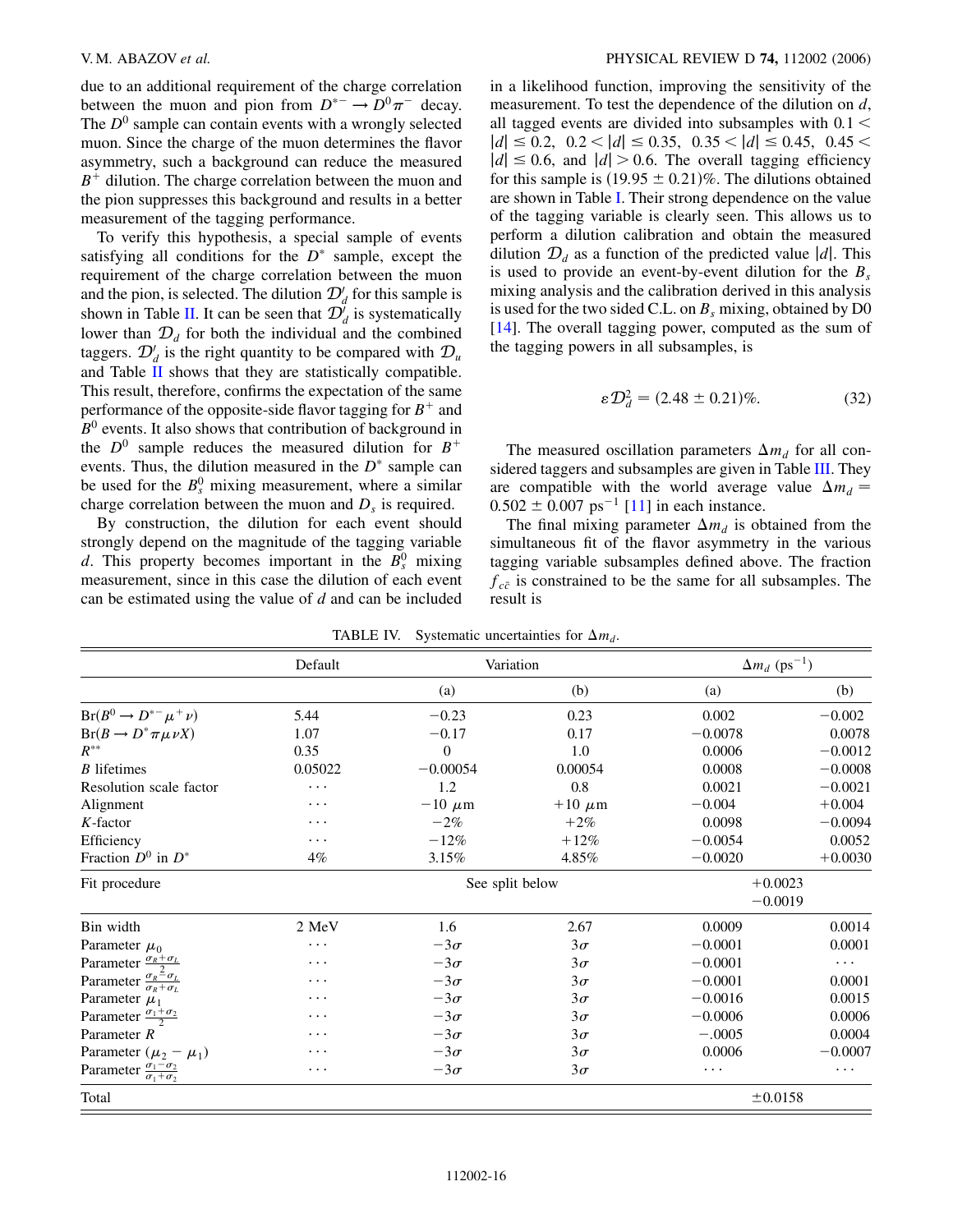|                                                             | Default  | Variation       |              | $\mathcal{D}(B^0)$<br>$0.1 <  d  \leq 0.2$ |           | $0.2 <  d  \leq 0.3$ | $\mathcal{D}(B^0)$ |           | $\mathcal{D}(B^0)$<br>$0.3 <  d  \le 0.45$ |           | $\mathcal{D}(B^0)$<br>$0.45 <  d  \leq 0.6$ |           | $\sigma$<br>$\mathcal{D}(B^0)$<br>Þ.<br>$0.6 <  d  \leq 1.0$ |
|-------------------------------------------------------------|----------|-----------------|--------------|--------------------------------------------|-----------|----------------------|--------------------|-----------|--------------------------------------------|-----------|---------------------------------------------|-----------|--------------------------------------------------------------|
|                                                             |          | (a)             | (b)          | (a)                                        | (b)       | (a)                  | (b)                | (a)       | (b)                                        | (a)       | (b)                                         | (a)       | (b)                                                          |
| $Br(B^0 \rightarrow D^{*-} \mu^+ \nu)$                      | 5.44     | $-0.23$         | 0.23         | $\cdots$                                   | $\cdots$  | $\cdots$             | $-0.001$           | 0.001     | $\cdots$                                   | 0.001     | $-0.001$                                    | 0.001     | $-0.001$                                                     |
| $Br(B \to D^* \pi \mu \nu X)$                               | 1.07     | $-0.17$         | 0.17         | 0.0004                                     | $-0.0004$ | $-0.0011$            | 0.0011             | $-0.0019$ | 0.0021                                     | $-0.0020$ | 0.0021                                      | $-0.0008$ | 0.0028                                                       |
| $R^{**}$                                                    | 0.35     | 0.0             | 1.0          | $-0.0009$                                  | 0.0016    | $-0.0027$            | 0.0048             | $-0.0042$ | 0.0079                                     | $-0.0057$ | 0.0105                                      | $-0.0066$ | $\overline{5}$<br>0.0124                                     |
| B lifetimes                                                 | 0.05022  | $-0.00054$      | 0.00054      | $\cdots$                                   | $-0.0001$ | 0.0001               | $-0.0002$          | 0.0003    | $-0.0001$                                  | 0.0003    | $-0.0003$                                   | 0.0014    | $-0.0003$                                                    |
| Resolution function                                         | $\cdots$ | $\times1.2$     | $\times 0.8$ | 0.0005                                     | $-0.0006$ | 0.0010               | $-0.0012$          | 0.0020    | $-0.0021$                                  | 0.0024    | $-0.0028$                                   | 0.0028    | $-0.0032$                                                    |
| Alignment                                                   | $\cdots$ | $-10 \mu m$     | $10 \mu m$   | $-0.004$                                   | 0.004     | $-0.004$             | 0.004              | $-0.004$  | 0.004                                      | $-0.004$  | 0.004                                       | $-0.004$  | S<br>0.004                                                   |
| K-Factor                                                    | $\cdots$ | $-2%$           | $+2\%$       | $\cdots$                                   | $\cdots$  | $-0.0001$            | $\cdots$           | .         | 0.0001                                     | $-0.0001$ | $\cdots$                                    | $\cdots$  | $\cdots$                                                     |
| Efficiency                                                  | $\cdots$ | $-12%$          | $+12%$       | 0.0006                                     | $-0.0007$ | $-0.0008$            | 0.0006             | $-0.0012$ | 0.0011                                     | $-0.0013$ | 0.0010                                      | $-0.0021$ | 0.0019                                                       |
| Fraction $D^0$ in $D^*$                                     | $4\%$    | 3.15%           | 4.85%        | $\cdots$                                   | 0.0010    | $-0.0010$            | $\cdots$           | $-0.0010$ | 0.0010                                     | $-0.0010$ | 0.0010                                      | $-0.0010$ | $0.0010$ :                                                   |
| Fit procedure                                               |          | See split below |              | $+0.0021$                                  |           | $+0.0040$            |                    | $+0.0060$ |                                            |           | $+0.0044$                                   |           | $+0.0119$                                                    |
|                                                             |          |                 |              | $-0.0031$                                  |           | $-0.0041$            |                    | $-0.0046$ |                                            | $-0.0019$ |                                             | $-0.0111$ |                                                              |
| Bin width                                                   | 2 MeV    | 1.6             | 2.67         | $-0.0026$                                  | 0.0002    | $-0.0024$            | 0.0014             | $-0.0001$ | 0.0027                                     | 0.0037    | 0.0038                                      | 0.0089    | 0.0087                                                       |
| Parameter $\mu_0$                                           | $\cdots$ | $-3\sigma$      | $3\sigma$    | $-0.0003$                                  | 0.0002    | 0.0001               | $-0.0001$          | 0.0001    | 0.0001                                     | $-0.0002$ | 0.0001                                      | $-0.0007$ | 0.0007                                                       |
| Parameter $\frac{\sigma_R + \sigma_L}{2}$                   | $\cdots$ | $-3\sigma$      | $3\sigma$    | 0.0002                                     | $-0.0002$ | 0.0001               | $-0.0001$          | 0.0004    | $-0.0003$                                  | $\cdots$  | $-0.0001$                                   | $-0.0002$ | 0.0001                                                       |
| Parameter $\frac{\sigma_R = \sigma_L}{\sigma_R + \sigma_L}$ | $\cdots$ | $-3\sigma$      | $3\sigma$    | $-0.0005$                                  | 0.0005    | 0.0002               | $-0.0001$          | 0.0002    | 0.0001                                     | $-0.0002$ | 0.0001                                      | $-0.0015$ | 0.0011                                                       |
| Parameter $\mu_1$                                           | $\cdots$ | $-3\sigma$      | $3\sigma$    | $-0.0009$                                  | 0.0010    | $-0.0017$            | 0.0018             | 0.0023    | $-0.0015$                                  | 0.0006    | $-0.0005$                                   | $-0.0004$ | $-0.0004$                                                    |
| Parameter $\frac{\sigma_1 + \sigma_2}{2}$                   | $\cdots$ | $-3\sigma$      | $3\sigma$    | 0.0008                                     | $-0.0005$ | 0.0014               | $-0.0009$          | 0.0037    | $-0.0034$                                  | $-0.0013$ | 0.0017                                      | $-0.0099$ | 0.0068                                                       |
| Parameter R                                                 | $\cdots$ | $-3\sigma$      | $3\sigma$    | 0.0015                                     | $-0.0011$ | 0.0029               | $-0.0024$          | 0.0030    | $-0.0027$                                  | 0.0013    | $-0.0011$                                   | $-0.0046$ | 0.0035<br>H                                                  |
| Parameter $\mu_2 - \mu_1$ )                                 | $\cdots$ | $-3\sigma$      | $3\sigma$    | $\cdots$                                   | $-0.0003$ | 0.0008               | $-0.0011$          | $-0.0001$ | 0.0006                                     | $-0.0003$ | 0.0002                                      | 0.0008    | $-0.0003$                                                    |
| Parameter $\frac{\sigma_1 - \sigma_2}{\sigma_1 + \sigma_2}$ | $\cdots$ | $-3\sigma$      | $3\sigma$    | $-0.0001$                                  | $\cdots$  | $-0.0004$            | 0.0003             | 0.0002    | $-0.0002$                                  | $-0.0004$ | 0.0004                                      | $-0.0006$ | 0.0010                                                       |
| Total                                                       |          |                 |              |                                            | $+.0049$  |                      | $+.0077$           |           | $+.0111$                                   |           | $+.0125$                                    |           | $+.0182$                                                     |
|                                                             |          |                 |              | $-0.0052$                                  |           | $-0.0066$            |                    | $-0.0081$ |                                            |           | $-0.0081$                                   |           | $-0.0140$<br>Ř                                               |

TABLE V. Systematic uncertainties for  $D(B^0)$ .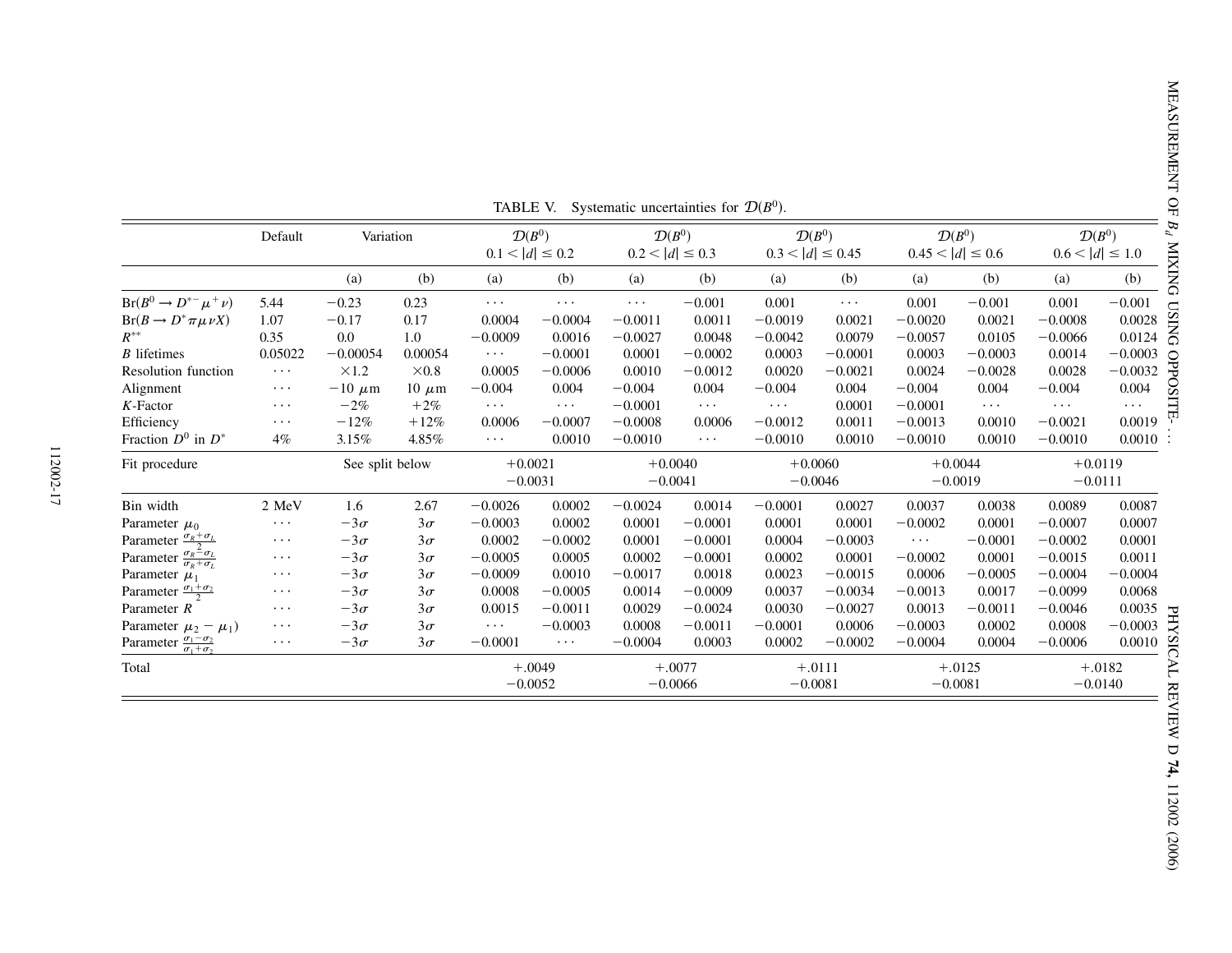$$
\Delta m_d = 0.506 \pm 0.020 \text{ ps}^{-1}, \qquad f_{c\bar{c}} = (2.2 \pm 0.9)\%.
$$
\n(33)

<span id="page-17-0"></span>The statistical precision of  $\Delta m_d$  from the simultaneous fit is about 10% better than that from the fit of events with  $|d| > 0.3$ . This improvement is directly related to a better overall tagging power [Eq.  $(32)$  $(32)$  $(32)$ ] for the sum of subsamples as compared to the result  $[Eq. (31)]$  $[Eq. (31)]$  $[Eq. (31)]$  for the sample with  $|d| > 0.3$ .

## **IX. SYSTEMATIC UNCERTAINTIES**

The systematic uncertainties are summarized in Tables IV and V. Table IV shows the contributions to the systematic uncertainty in  $\Delta m_d$ . Table V shows the corresponding contributions to the systematic uncertainties in  $\mathcal{D}(B^0)$ .

These uncertainties are obtained as follows:

- (i) The *B* meson branching fractions and lifetimes used in the fit of the asymmetry are taken from Ref. [\[11\]](#page-18-10) and are varied by 1 standard deviation.
- (ii) The VPDL resolution obtained in simulation is multiplied by factors of 0.8 and 1.2. These factors exceed the uncertainty in the difference of the resolution between data and simulation.
- (iii) The variation of *K*-factors with the change in the *B* momentum is neglected in this analysis. To check the impact of this assumption on the final result, the computation of *K*-factors is repeated without the cut on  $p_T(D^0)$  or by applying an additional cut on the  $p_T$  of muon,  $p_T > 4$  GeV/c. The change in the average values of the *K*-factors does not exceed 2%, which is used as the estimate of the systematic uncertainty in their values. This uncertainty is propagated into the variation of  $\Delta m_d$  and tagging purity by repeating the fit with the *K*-factor distributions shifted by 2%.
- (iv) The ratio of the reconstruction efficiencies in different *B* meson decay channels depends only on the kinematic properties of corresponding decays and can therefore be reliably estimated in the simulation. The ISGW2 model [\[15\]](#page-18-14) of semileptonic *B* decays is used. The uncertainty in the reconstruction efficiency, set at 12%, is estimated by varying the kinematic cuts on the  $p<sub>T</sub>$  of the muon and  $D<sup>0</sup>$  in a wide range. Changing the model describing semileptonic *B* decay from ISGW2 to a HQETmotivated model [\[16\]](#page-18-15) produces a smaller variation. The fit to the asymmetry is repeated with the efficiencies to reconstruct the  $B \to \mu^+ \nu D^{*+-}$  and  $B \to$  $\mu^+ \nu \bar{D}^{*0}$  channels modified by  $\pm 12\%$ , and the difference is taken as the systematic uncertainty from this source.
- (v) The additional fraction of  $D^0$  events contributing to the  $D^*$  sample is estimated at  $(4.00 \pm 0.85)\%$  (see Sec. VII C). This variation is used to estimate the

systematic uncertainty from this source. As a crosscheck, the number of  $D^*$  events is determined from the fit of the mass difference  $M(D^0 \pi) - M(D^0)$  and the fit of the flavor asymmetry is repeated. The measured value of  $\Delta m_d = 0.507 \pm 0.020 \text{ ps}^{-1}$  is consistent with Eq.  $(33)$ .

- (vi) We also investigated the systematic uncertainty in determining the number of  $D^*$  and  $D^0$  candidates in each VPDL bin.
	- (a) The values of the parameters which had been fixed from the fit to ''all'' events are varied by  $\pm 3\sigma$ .

The default bin width for the fits in the VPDL bin is 0.020 GeV. We lowered the bin width to 0.016 GeV and increased the bin width to 0.027 GeV and included the resulting variations in the systematic uncertainty.

## **X. CONCLUSIONS**

We have performed a study of a likelihood-based opposite-side tagging algorithm in  $B^0$  and  $B^+$  samples obtained with  $\sim$ 1 fb<sup>-1</sup> of run II data. The dilutions  $\mathcal{D}(B^+)$  and  $\mathcal{D}(B^0)$  are found to be the same within their statistical uncertainties. This result justifies the application of the  $B_d^0$  dilution to the  $B_s^0$  mixing analysis.

Splitting the sample into bins according to the tagging variable  $|d|$  and measuring the tagging power as the sum of the individual tagging powers of all bins, we obtained a tagging power of

$$
\varepsilon \mathcal{D}^2 = [2.48 \pm 0.21 \text{(stat.)}^{+0.08}_{-0.06} \text{(syst)}] \%.
$$

From the simultaneous fit to events in all |*d*| bins we measured the mixing parameter:

$$
\Delta m_d = 0.506 \pm 0.020 \text{(stat)} \pm 0.016 \text{(syst)} \text{ ps}^{-1},
$$

which is in good agreement with the world average value of  $\Delta m_d = 0.502 \pm 0.007$  ps<sup>-1</sup> [[11](#page-18-10)].

### **ACKNOWLEDGMENTS**

We thank the staffs at Fermilab and collaborating institutions and acknowledge support from the DOE and NSF (USA); CEA and CNRS/IN2P3 (France); FASI, Rosatom and RFBR (Russia); CAPES, CNPq, FAPERJ, FAPESP, and FUNDUNESP (Brazil); DAE and DST (India); Colciencias (Colombia); CONACyT (Mexico); KRF and KOSEF (Korea); CONICET and UBACyT (Argentina); FOM (The Netherlands); PPARC (United Kingdom); MSMT (Czech Republic); CRC Program, CFI, NSERC, and WestGrid Project (Canada); BMBF and DFG (Germany); SFI (Ireland); The Swedish Research Council (Sweden); Research Corporation; Alexander von Humboldt Foundation; and the Marie Curie Program.